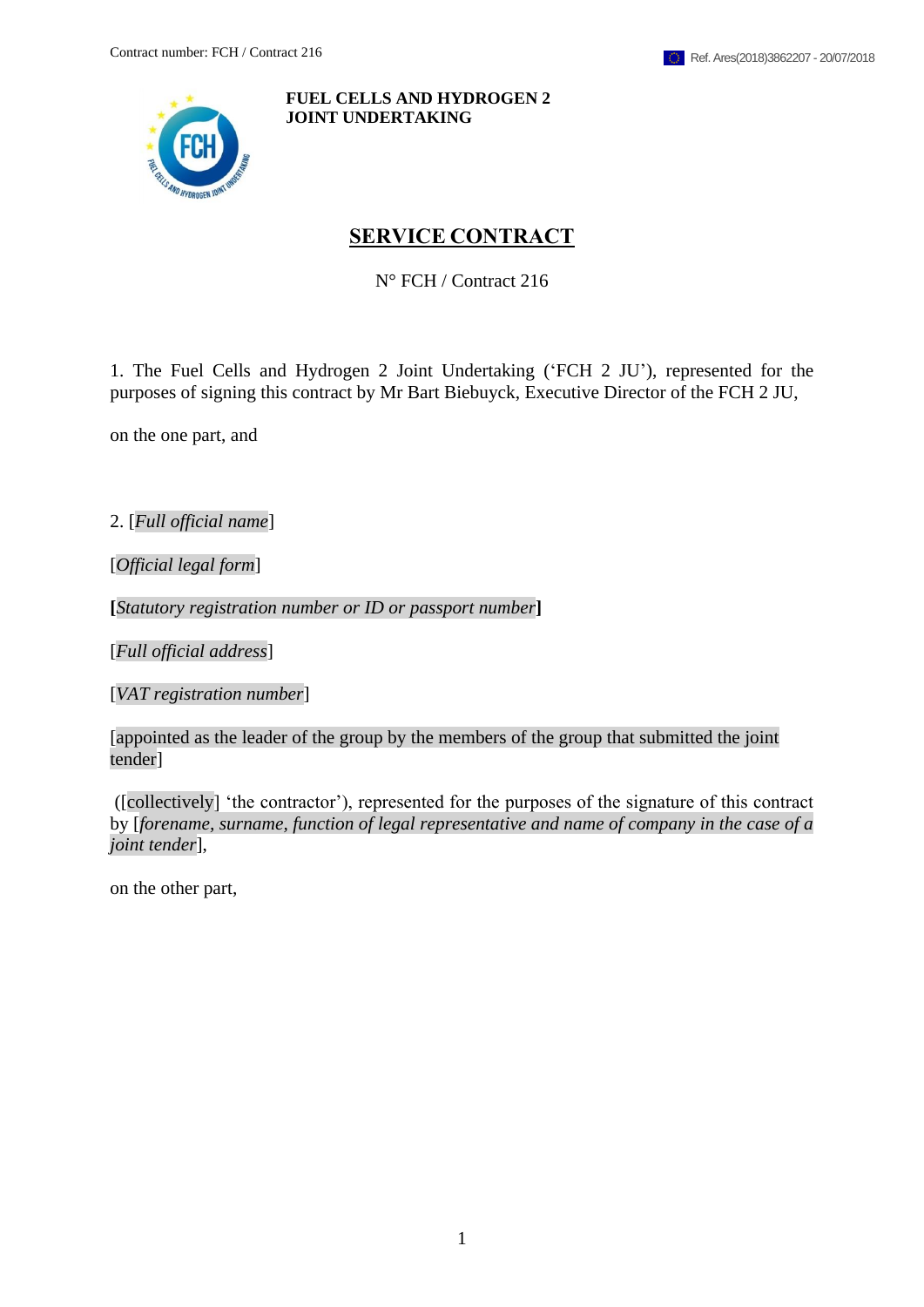### HAVE AGREED

to the **special conditions,** the **general conditions for service contracts** and the following annexes:

- **Annex I** Tender specifications (reference No Ares (2018) …..)
- **Annex II** Contractor's tender (reference No [*complete*] of [*insert date*])
- **Annex III - (**in case of joint tender) Power(s) of Attorney, signed by each member in the consortium

which form an integral part of this contract ('the contract').

This contract sets out the obligations of the parties during and after the duration of this contract.

All documents issued by the contractor (end-user agreements, general terms and conditions, etc.) except its tender are held inapplicable, unless explicitly mentioned in the special conditions of this contract. In all circumstances, in the event of contradiction between this contract and documents issued by the contractor, this contract prevails, regardless of any provision to the contrary in the contractor's documents.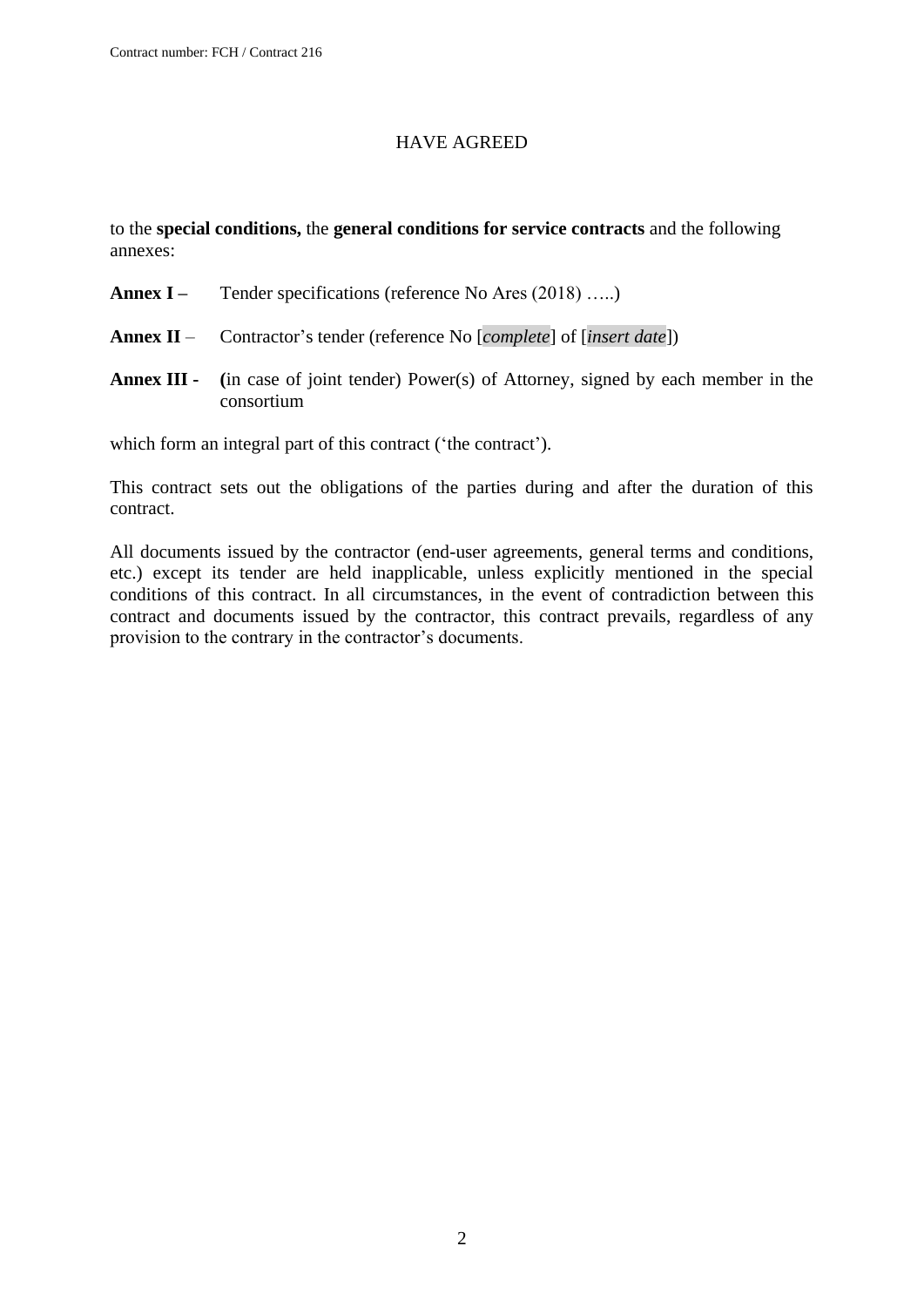# **TABLE OF CONTENTS**

<span id="page-2-0"></span>

| I.10.3. Provision of list of pre-existing rights and documentary evidence 10 |  |
|------------------------------------------------------------------------------|--|
|                                                                              |  |
|                                                                              |  |
| II. GENERAL CONDITIONS FOR THE SERVICE CONTRACT  12                          |  |
|                                                                              |  |
|                                                                              |  |
|                                                                              |  |
|                                                                              |  |
|                                                                              |  |
|                                                                              |  |
|                                                                              |  |
|                                                                              |  |
|                                                                              |  |
|                                                                              |  |
|                                                                              |  |
|                                                                              |  |
|                                                                              |  |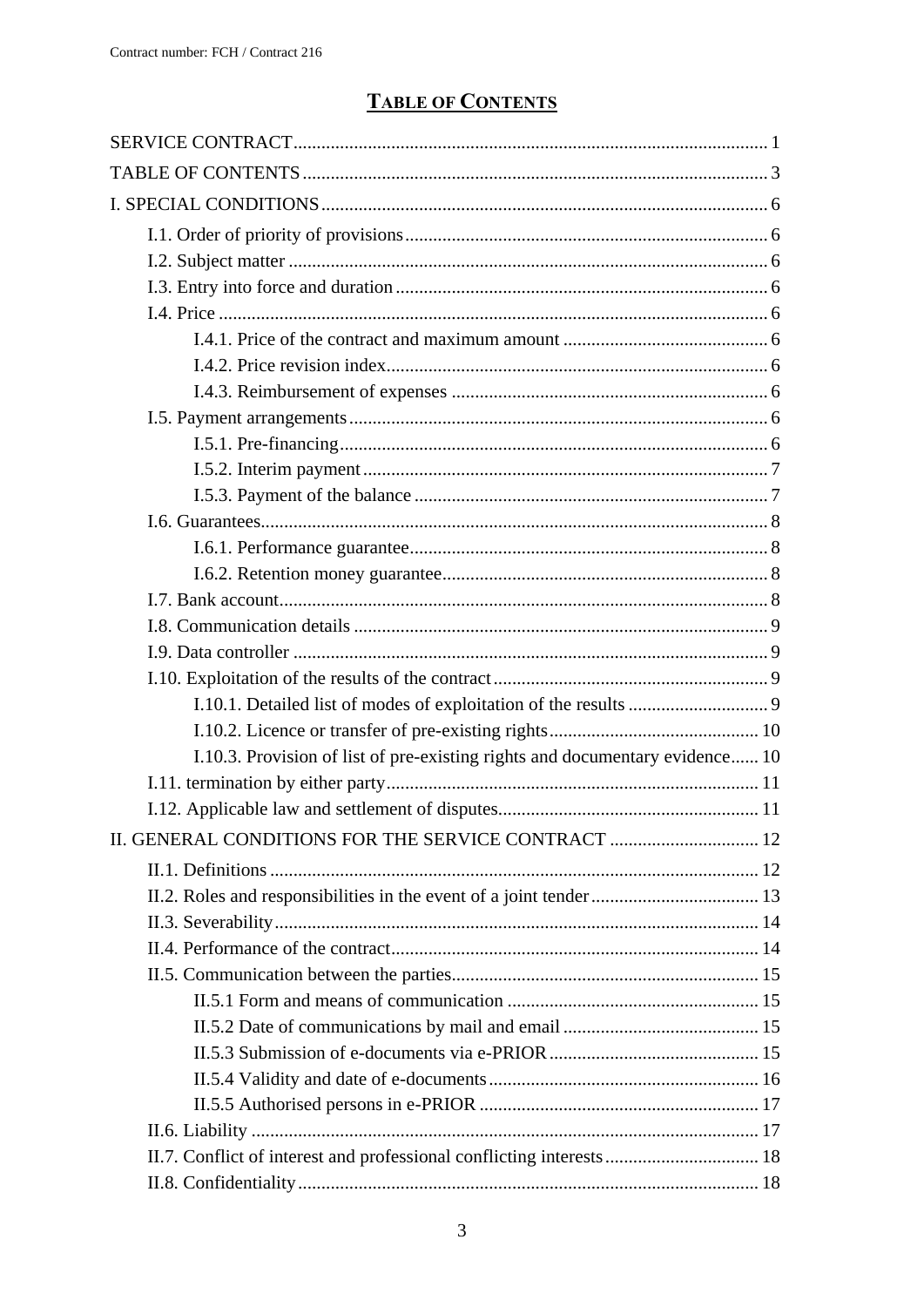| II.21.5. Pre-financing, performance and money retention guarantees  31 |  |
|------------------------------------------------------------------------|--|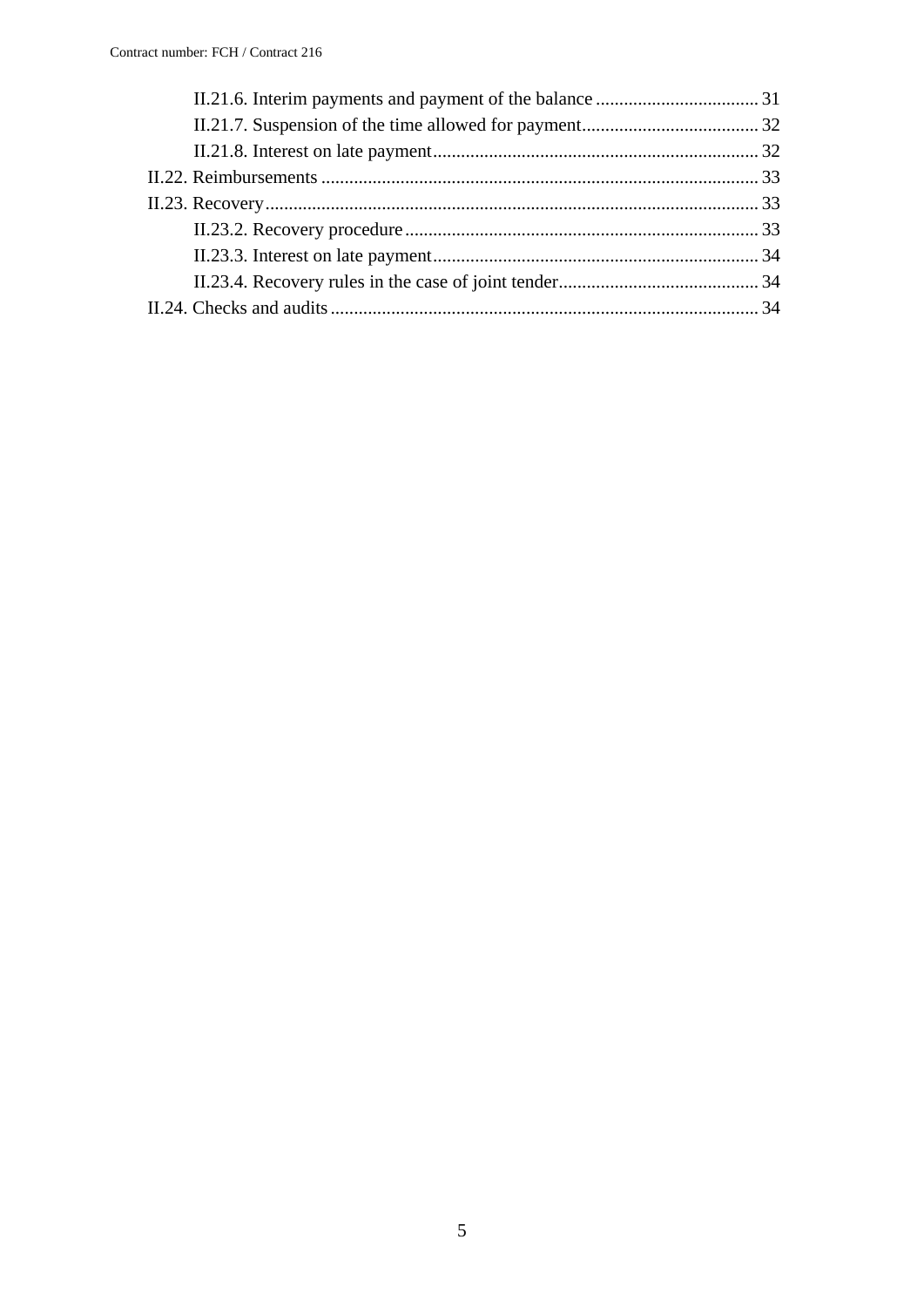# **I. SPECIAL CONDITIONS**

## <span id="page-5-0"></span>**I.1. ORDER OF PRIORITY OF PROVISIONS**

<span id="page-5-1"></span>If there is any conflict between different provisions in this contract, the following rules must be applied:

- (a) The provisions set out in the special conditions take precedence over those in the other parts of the contract.
- (b) The provisions set out in the general conditions take precedence over those in the other annexes.
- (c) The provisions set out in the tender specifications (Annex I) take precedence over those in the tender (Annex II).

# **I.2. SUBJECT MATTER**

<span id="page-5-2"></span>The subject matter of the contract is the creation of the fuel cells and hydrogen market and policy observatory, as described in Annex I to this contract.

## **I.3. ENTRY INTO FORCE AND DURATION**

- <span id="page-5-3"></span>**I.3.1** The contract enters into force on the date on which the last party signs it.
- **I.3.2** The performance of the contract cannot start before its entry into force.
- **I.3.3** The duration of the performance of the contract must not exceed 40 months. Performance of the contract starts from the date of entry into force of the contract.

<span id="page-5-4"></span>The period of performance of the contract may be extended only with the express written agreement of the parties before the expiration of such period.

# **I.4. PRICE**

### <span id="page-5-5"></span>**I.4.1. Price of the contract and maximum amount**

The maximum total amount to be paid by the FCH 2 JU under the contract shall be EUR [...] covering all tasks executed.

### **I.4.2. Price revision index**

<span id="page-5-7"></span><span id="page-5-6"></span>Price revision is not applicable to this contract.

### **I.4.3. Reimbursement of expenses**

<span id="page-5-8"></span>Reimbursement of expenses is not applicable to this contract.

### **I.5. PAYMENT ARRANGEMENTS**

### <span id="page-5-9"></span>**I.5.1. Pre-financing**

Pre-financing is not applicable to this contract.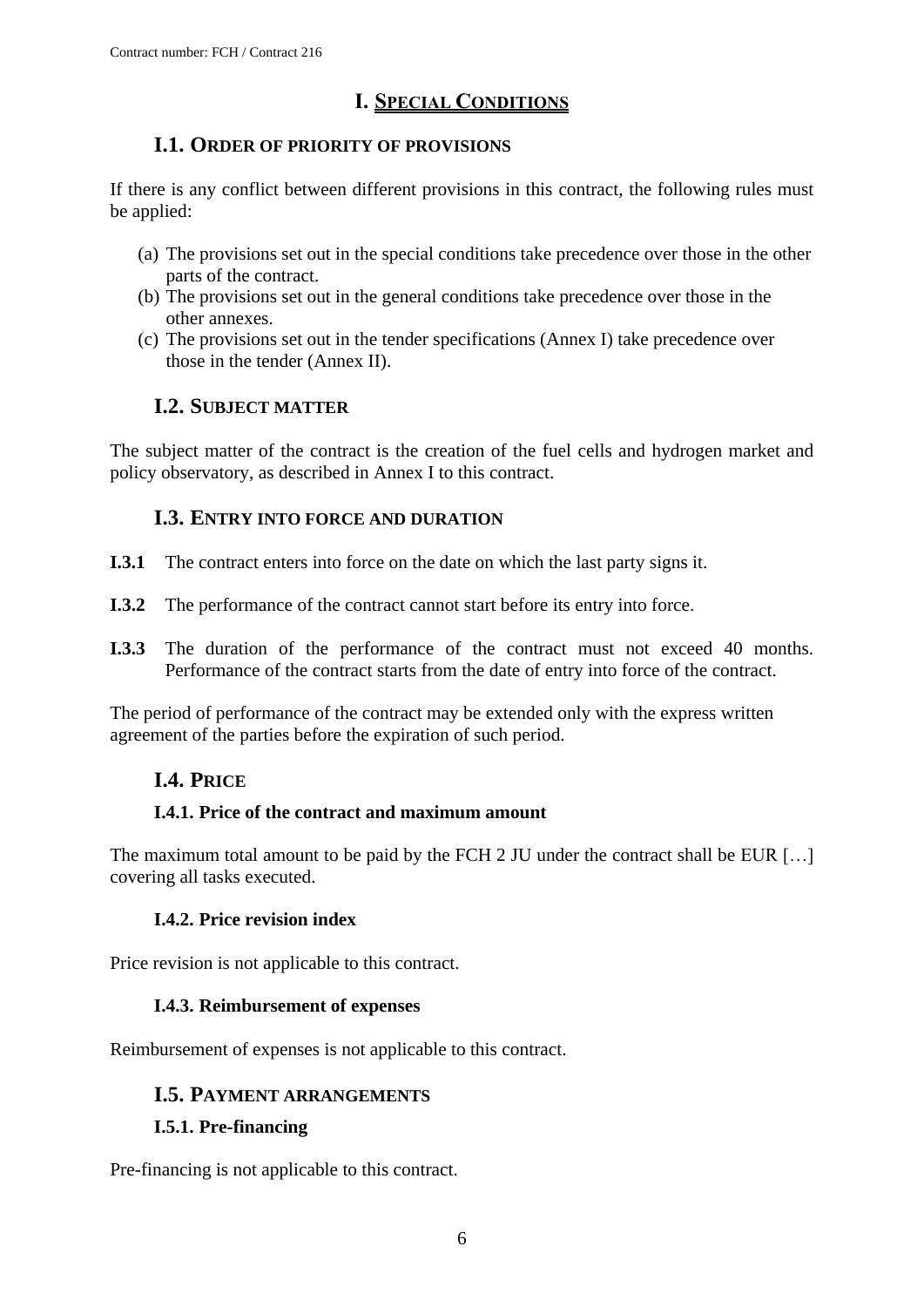## **I.5.2. Interim payment**

<span id="page-6-1"></span><span id="page-6-0"></span>1. The contractor (or leader in the case of a joint tender) may claim interim payment equalling in total to 85% of the price referred to in Article I.4.1, in accordance with Article II.21.6 and the terms set out in Annex I.

The contractor must send an invoice in paper format or via e*-PRIOR* for each interim payment as provided for in the tender specifications, accompanied by the following:

- (a) a list of all *pre-existing rights* to the *results* or parts of the *results* or a declaration stating that there are no such *pre-existing rights*, as provided for in Article II.13.4;
- (b) the interim deliverables as specified in the Tender specifications

2. The contracting authority must approve any submitted documents or deliverables and pay within 30 days from receipt of the invoice.

3. If the contracting authority has observations to make, it must send them to the contractor (or leader in the case of a joint tender) and suspend the time limit for payment in accordance with Article II.21.7. The contractor (or leader in case of a joint tender) has 30 days to submit additional information or corrections or a new version of the documents if the contracting authority requires it.

4. The contracting authority must give its approval and pay within the remainder of the timelimit indicated in point (2) unless it rejects partially or fully the submitted documents or deliverables.

### **I.5.3. Payment of the balance**

1. The contractor (or leader in the case of a joint tender) may claim the payment of the balance in accordance with Article II.21.6.

The contractor (or leader in the case of a joint tender) must send an invoice in paper format or via e*-PRIOR* for payment of the balance due under the contract, as provided for in the tender specifications and accompanied by the following:

- (a) a list of all *pre-existing rights* to the *results* or parts of the *results* or a declaration stating that there are no such *pre-existing rights*, as provided for in Article II.13.4;
- (b) the deliverables as specified in the tender specifications;

2. The contracting authority must approve the submitted documents or deliverables and pay within 30 days from receipt of the invoice.

3. If the contracting authority has observations to make, it must send them to the contractor (or leader in the case of a joint tender) and suspend the time limit for payment in accordance with Article II.21.7.

The contractor (or leader in the case of a joint tender) has 30 days to submit additional information or corrections or a new version of the documents if the contracting authority requires it.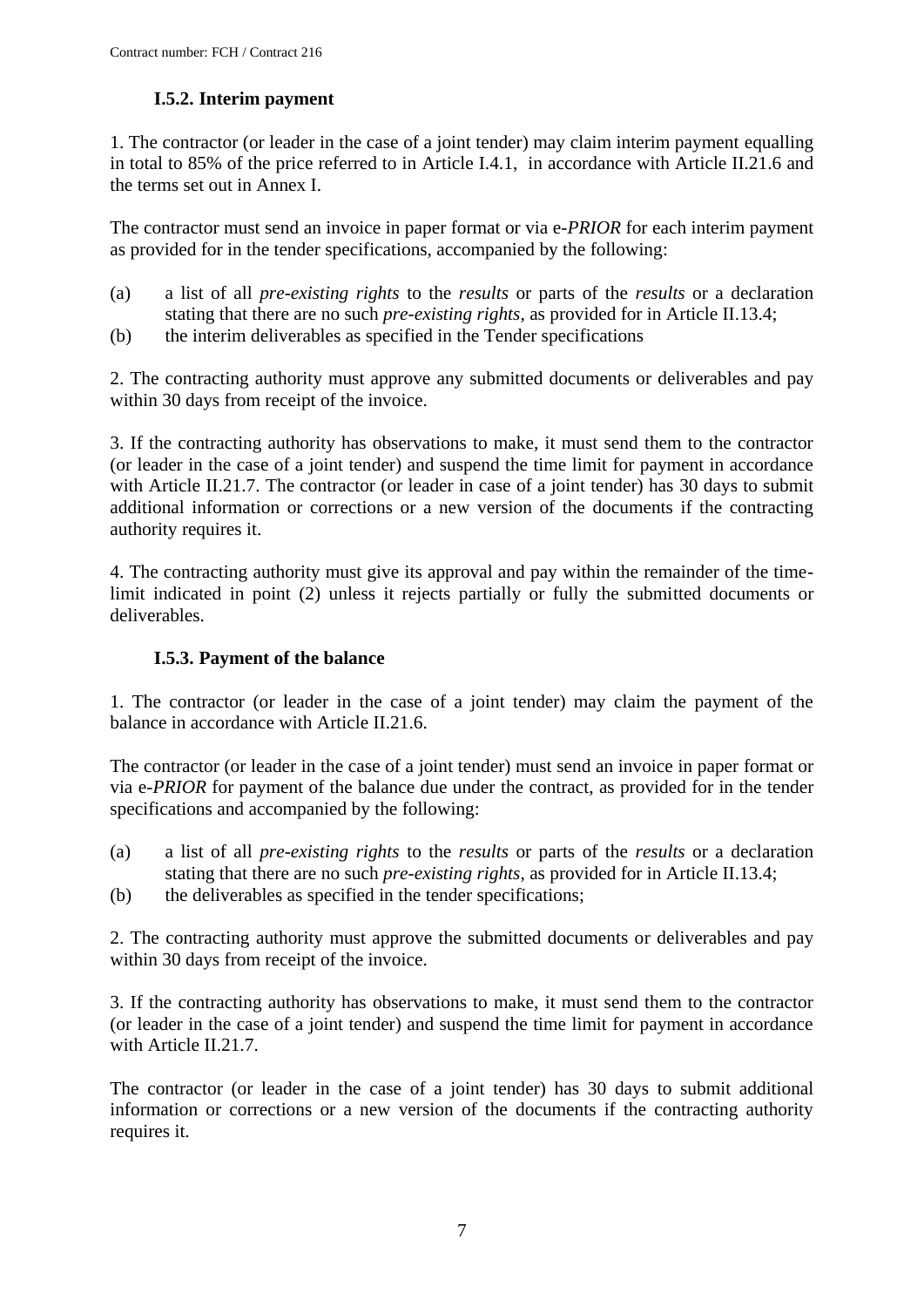4. The contracting authority must give its approval and pay within the remainder of the timelimit indicated in point (2.) unless it rejects partially or fully the submitted documents or deliverables.]

\*\*\*

### *[Option: for contractors for which VAT is due in Belgium]*

[In Belgium, use of this contract constitutes a request for VAT exemption No 450, Article 42, paragraph 3.3 of the VAT code (circular 2/1978), provided the invoice includes the statement: 'Exonération de la TVA, Article 42, paragraphe 3.3 du code de la TVA (circulaire 2/1978)'.]

### *[Option: for contractors for which VAT is due in Luxembourg]*

[In Luxembourg, the contractor must include the following statement in the invoices: "Commande destinée à l'usage officiel de l'Union européenne. Exonération de la TVA Article 43 § 1 k 2ème tiret de la loi modifiée du 12.02.79. 'In the case of intra-Community purchases, the statement to be included in the invoices is: "For the official use of the European Union. VAT Exemption / European Union/ Article 151 of Council Directive 2006/112/EC.']

## **I.6. GUARANTEES**

<span id="page-7-1"></span><span id="page-7-0"></span>Guarantees are not applicable to this contract.

### **I.6.1. Performance guarantee**

<span id="page-7-2"></span>Performance guarantee is not applicable to this contract.

### **I.6.2. Retention money guarantee**

<span id="page-7-3"></span>Retention money guarantee is not applicable to this contract.

### **I.7. BANK ACCOUNT**

Payments must be made to the contractor's (or leader's in the case of a joint tender) bank account denominated in euro, identified as follows:

Name of bank:

Full address of branch:

Exact denomination of account holder:

Full account number including bank codes: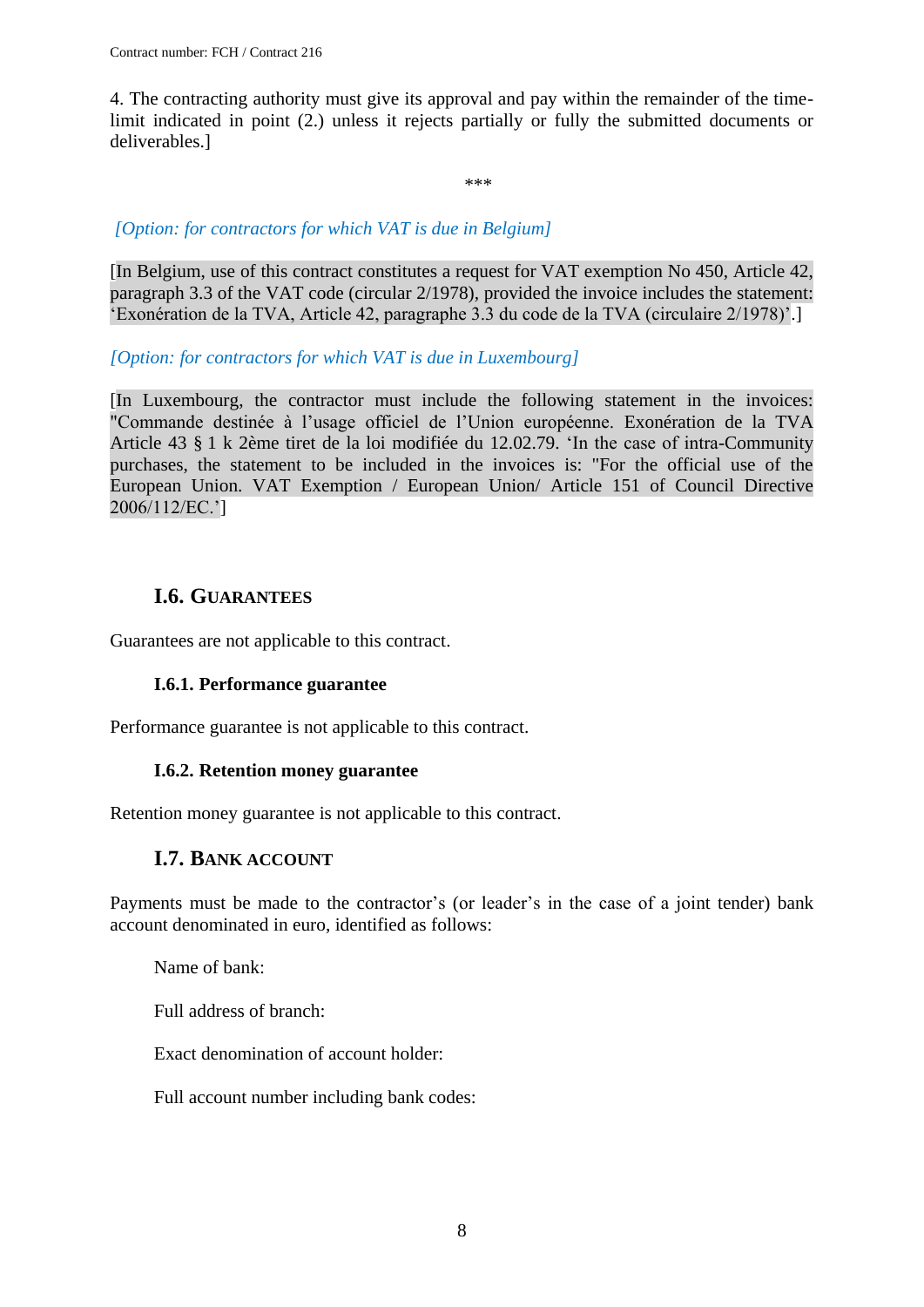[IBAN $<sup>1</sup>$  code:]</sup>

## **I.8. COMMUNICATION DETAILS**

<span id="page-8-0"></span>For the purpose of this contract, communications must be sent to the following addresses:

Contracting authority:

FCH 2 JU

Avenue de la Toison d'Or 56-60

1060 Brussels

[info.procurement@fch.europa.eu](mailto:info.procurement@fch.europa.eu)

Contractor (or leader in the case of a joint tender):

[*Full name*]

[*Function*]

[*Company name*]

[*Full official address*]

E-mail: [*complete*]

### **I.9. DATA CONTROLLER**

<span id="page-8-2"></span><span id="page-8-1"></span>For the purpose of Article II.9, the data controller is the Executive Director of FCH 2 JU.

### **I.10. EXPLOITATION OF THE RESULTS OF THE CONTRACT**

### <span id="page-8-3"></span>**I.10.1. Detailed list of modes of exploitation of the results**

In accordance with Article II.13.1 whereby the FCH 2 JU acquires ownership of the *results* as defined in this contract, including the tender specifications, these *results* may be used for any of the following modes of exploitation:

(a) use for its own purposes:

1

- making available to the staff of the FCH 2 JU;
- making available to the persons and entities working for the contracting authority or cooperating with it, including contractors, subcontractors whether legal or natural persons, Union institutions, agencies and bodies, Member States' institutions;

 $1$  BIC or SWIFT code for countries with no IBAN code.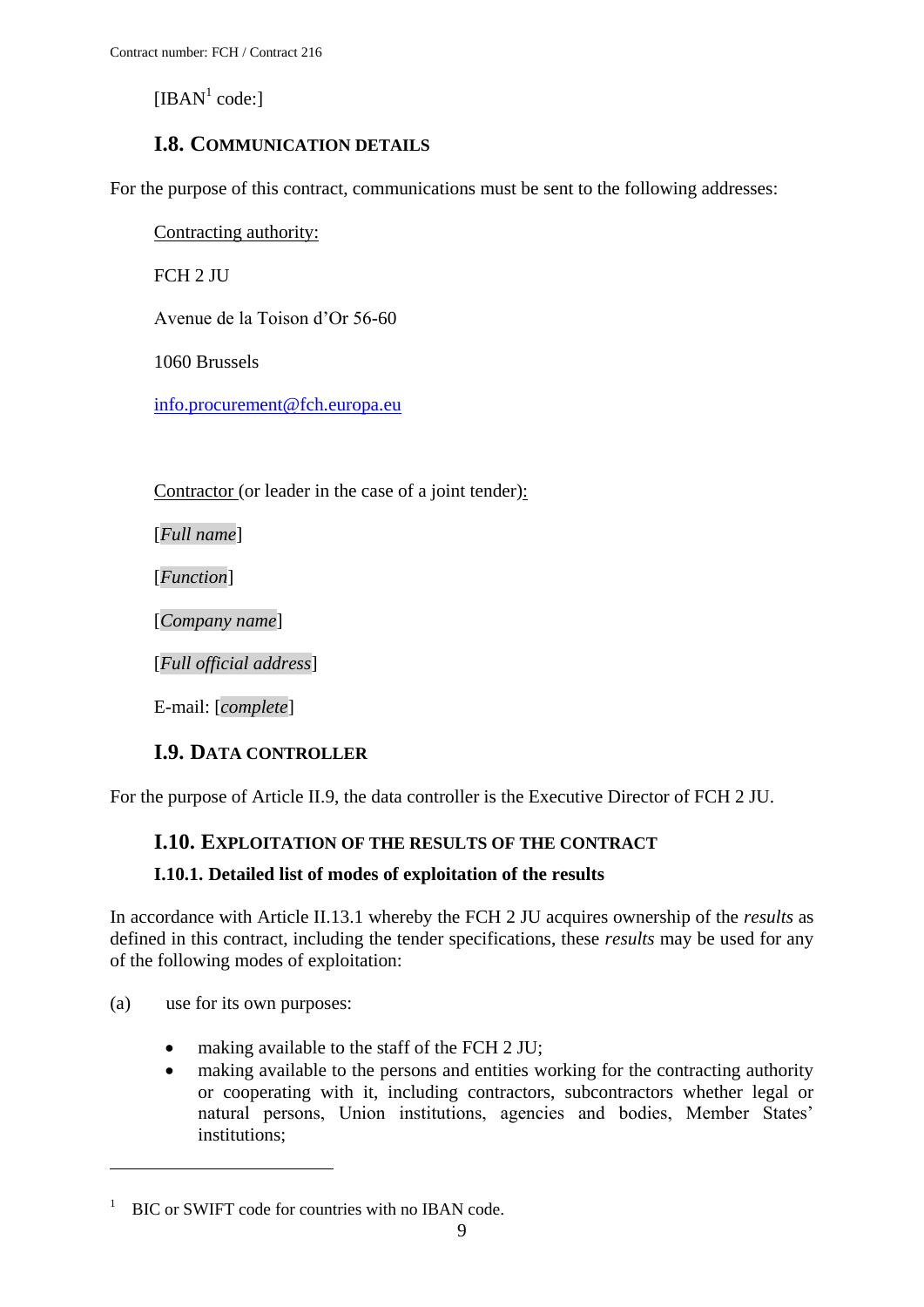- installing, uploading, processing;
- arranging, compiling, combining, retrieving;
- copying, reproducing in whole or in part and in unlimited number of copies.

(b) distribution to the public in hard copies, in electronic or digital format, on the internet including social networks as a downloadable or non-downloadable file;

(c) communication through press information services;

(d) inclusion in widely accessible databases or indexes, such as via 'open access' or 'open data' portals, or similar repositories, whether freely accessible or accessible only upon subscription;

(e) modifications by the FCH 2 JU or by a third party in the name of the FCH 2 JU, including:

- shortening;
- summarising;
- modifying the content, the dimensions;
- making technical changes to the content (necessary correction of technical errors), adding new parts or functionalities, changing functionalities, providing third parties with additional information concerning the result (e.g. source code) with a view to making modifications;
- addition of new elements, paragraphs, titles, leads, bolds, legend, table of content, summary, graphics, subtitles, sound;
- addition of metadata, for text and data-mining purposes; addition of rightmanagement information; addition of technological protection measures;
- preparation in audio form, preparation as a presentation, animation, pictograms story, slide-show, public presentation;
- extracting a part or dividing into parts;
- translating, inserting subtitles, dubbing in different language versions:

(f) rights to authorise, license, or sub-license in case of licensed *pre-existing rights*, the modes of exploitation set out in any of the points (a) to (e) to third parties.

(g) other adaptations which the parties may later agree; in such case, the following rules apply: the contracting authority must consult the contractor. If necessary, the contractor must in turn seek the agreement of any *creator* or other right holder and must reply to the contracting authority within one month by providing its agreement, including any suggestions of modifications, free of charge. The contractor may refuse the intended modification only if a *creator* can demonstrate that the intended modification may harm his/her honour or reputation, thereby violating his/her moral rights.

### **I.10.2. Licence or transfer of pre-existing rights**

<span id="page-9-0"></span>All *pre-existing rights* incorporated in the *results*, if any, are licensed to the FCH 2 JU as set out in Article II.13.2.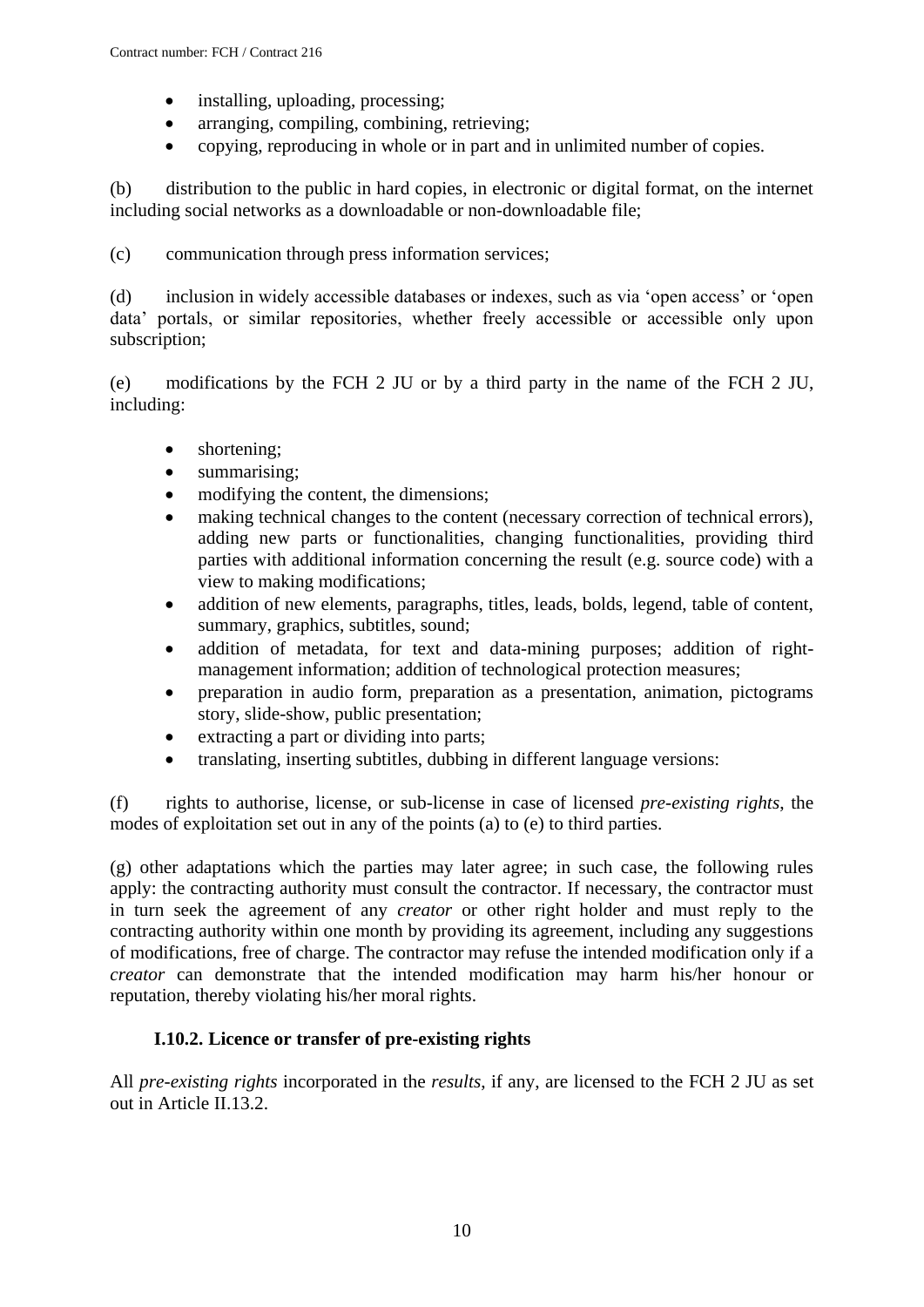#### **I.10.3. Provision of list of pre-existing rights and documentary evidence**

<span id="page-10-0"></span>The contractor must provide the contracting authority with a list of *pre-existing rights* as set out in Article II.13.4 together with the invoice for payment of the balance at the latest.

### <span id="page-10-1"></span>**I.11. TERMINATION BY EITHER PARTY**

Either party may, terminate the contract by sending *formal notification* to the other party with one month written notice.

If the contract is terminated:

(a) neither party is entitled to compensation;

(b) the contractor is entitled to payment only for the services provided before termination takes effect.

<span id="page-10-2"></span>The second, third and fourth paragraphs of Article II.18.4 apply.

### **I.12. APPLICABLE LAW AND SETTLEMENT OF DISPUTES**

- **I.12.1.** The contract is governed by Union law, complemented, where necessary, by the law of Belgium.
- **I.12.2.** The courts of Brussels have exclusive jurisdiction over any dispute regarding the interpretation, application or validity of the contract.

### **SIGNATURES**

| For the contractor,                      | For the FCH 2 JU,         |
|------------------------------------------|---------------------------|
| [Company name/forename/surname/position] | <b>Bart Biebuyck</b>      |
|                                          | <b>Executive Director</b> |
|                                          |                           |
|                                          | Signature:                |
| Done at [place], [date]                  | Done at [place], [date]   |
| In duplicate in English.                 |                           |
|                                          |                           |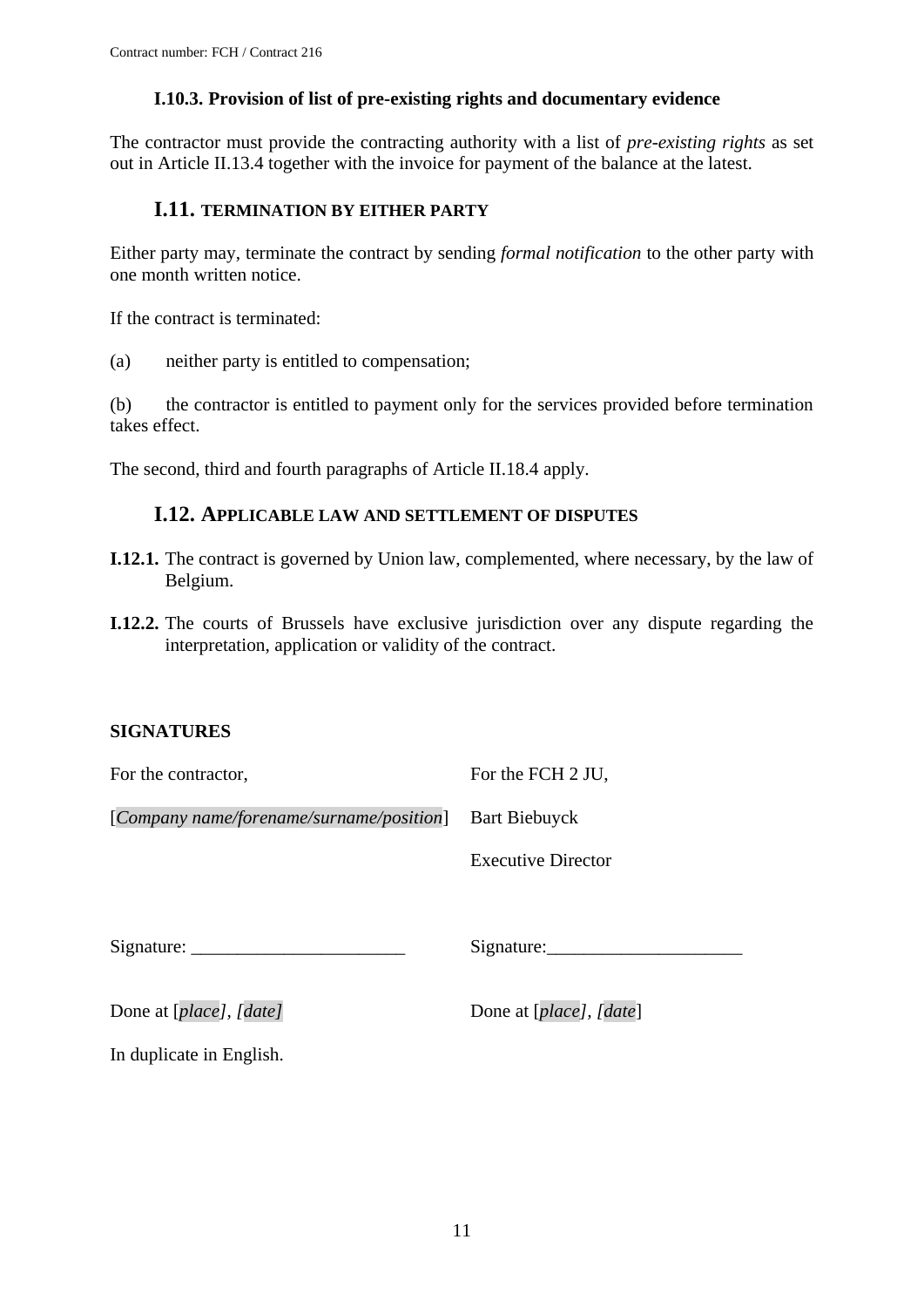## **II. GENERAL CONDITIONS FOR THE SERVICE CONTRACT**

# <span id="page-11-0"></span>**II.1. DEFINITIONS**

<span id="page-11-1"></span>For the purpose of this contract, the following definitions (indicated in *italics* in the text) apply:

**'Back office'**: the internal system(s) used by the parties to process electronic invoices;

**'Confidential information or document'**: any information or document received by either party from the other or accessed by either party in the context of the *performance of the contract,* that any of the parties has identified in writing as confidential. It may not include information that is publicly available;

**'Conflict of interest'**: a situation where the impartial and objective *performance of the contract* by the contractor is compromised for reasons involving family, emotional life, political or national affinity, economic interest, or any other shared interest with the contracting authority or any third party related to the subject matter of the contract;

**'Creator'**: means any natural person who contributes to the production of the *result*;

**'EDI message'** (electronic data interchange): a message created and exchanged through the electronic transfer, from computer to computer, of commercial and administrative data using an agreed standard;

**'e-PRIOR'**: the service-oriented communication platform that provides a series of web services and allows the exchange of standardised electronic messages and documents between the parties. This is done either through web services, with a machine-to-machine connection between the parties' *back office* systems (*EDI messages*), or through a web application (the s*upplier portal*). The Platform may be used to exchange electronic documents (e-documents) such as electronic requests for services, electronic specific contracts, and electronic acceptance of services or electronic invoices between the parties. Technical specifications (i.e. the *interface control document*), details on access and user manuals are available at the following website:

[http://ec.europa.eu/dgs/informatics/supplier\\_portal/documentation/documentation\\_en.htm](http://ec.europa.eu/dgs/informatics/supplier_portal/documentation/documentation_en.htm)

**'Force majeure'**: any unforeseeable, exceptional situation or event beyond the control of the parties that prevents either of them from fulfilling any of their obligations under the contract. The situation or event must not be attributable to error or negligence on the part of the parties or on the part of the subcontractors and must prove to be inevitable despite their exercising due diligence. Defaults of service, defects in equipment or material or delays in making them available, labour disputes, strikes and financial difficulties may not be invoked as *force majeure*, unless they stem directly from a relevant case of *force majeure*;

**'Formal notification'** (or 'formally notify'): form of communication between the parties made in writing by mail or email, which provides the sender with compelling evidence that the message was delivered to the specified recipient;

**'Fraud':** any intentional act or omission affecting the FCH 2 JU's and the Union's financial interests relating to the use or presentation of false, incorrect or incomplete statements or documents or to non-disclosure of information in violation of a specific obligation;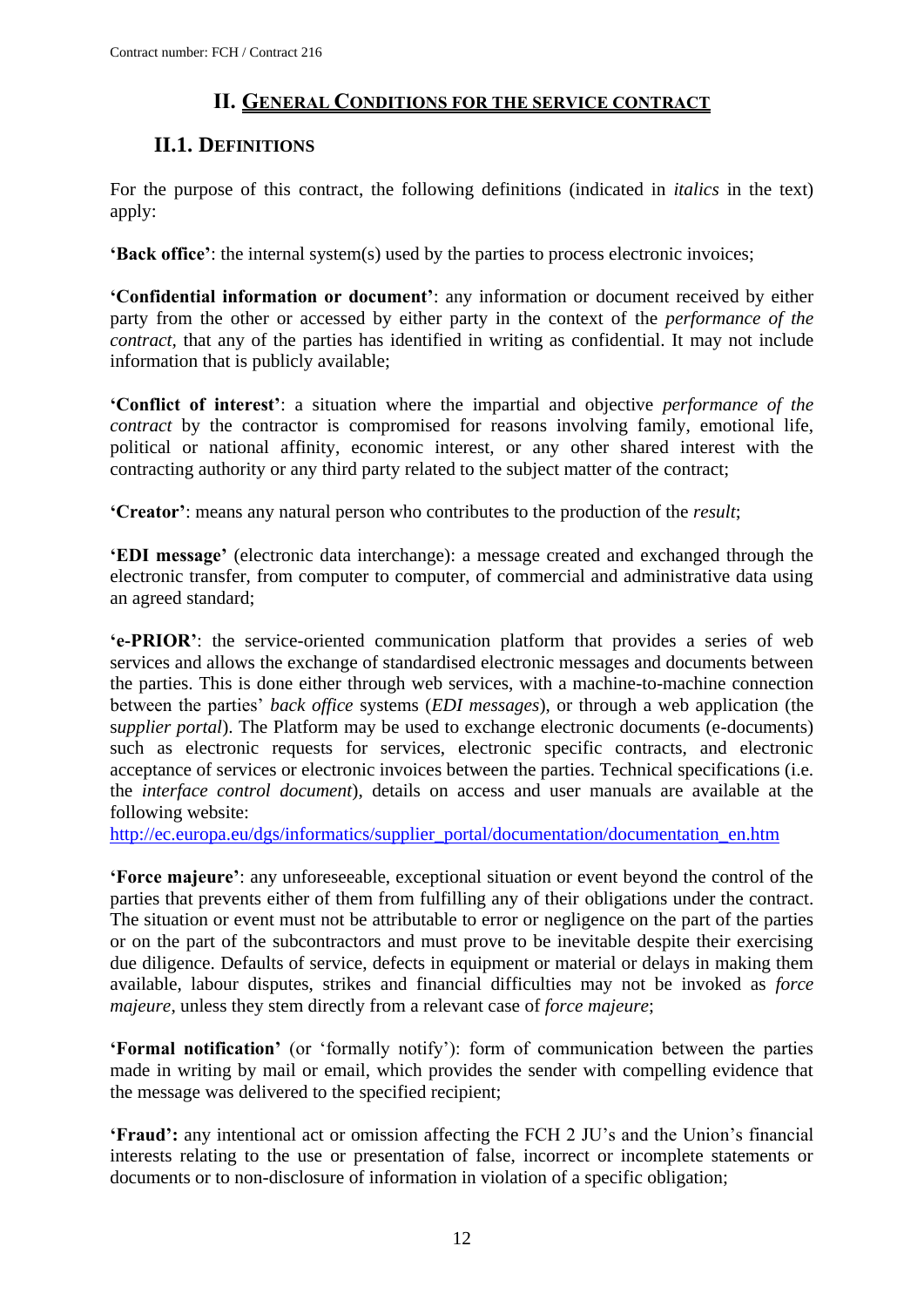**'Interface control document'**: the guideline document which lays down the technical specifications, message standards, security standards, checks of syntax and semantics, etc. to facilitate machine-to-machine connection. This document is updated on a regular basis;

**'Irregularity'**: any infringement of a provision of Union law resulting from an act or omission by an economic operator, which has, or would have, the effect of prejudicing the Union's budget.

**'Notification'** (or 'notify'): form of communication between the parties made in writing including by electronic means;

**'Performance of the contract'**: the execution of tasks and delivery of the purchased services by the contractor to the contracting authority;

**'Personnel'**: persons employed directly or indirectly or contracted by the contractor to perform the contract;

**'Pre-existing material'**: any material, document, technology or know-how which exists prior to the contractor using it for the production of a *result* in the *performance of the contract*;

**'Pre-existing right'**: any industrial and intellectual property right on *pre-existing material*; it may consist in a right of ownership, a licence right and/or right of use belonging to the contractor, the *creator*, the contracting authority as well as to any other third parties;

**'Professional conflicting interest'**: a situation in which the contractor's previous or ongoing professional activities affect its capacity to perform the contract to an appropriate quality standard.

**'Related person'**: any person who has the power to represent the contractor or to take decisions on its behalf;

**'Result'**: any intended outcome of *the performance of the contract*, whatever its form or nature, which is delivered and finally or partially approved by the contracting authority. A *result* may be further defined in this contract as a deliverable. A *result* may, in addition to materials produced by the contractor or at its request, also include *pre-existing materials*;

**'Substantial error'**: any infringement of a contract provision resulting from an act or omission, which causes or might cause a loss to the Union's budget.

**'Supplier portal'**: the *e-PRIOR* portal, which allows the contractor to exchange electronic business documents, such as invoices, through a graphical user interface; its main features can be found in the supplier portal overview document available on: [http://ec.europa.eu/dgs/informatics/supplier\\_portal/doc/um\\_supplier\\_portal\\_overview.pdf](http://ec.europa.eu/dgs/informatics/supplier_portal/doc/um_supplier_portal_overview.pdf)

### **II.2. ROLES AND RESPONSIBILITIES IN THE EVENT OF A JOINT TENDER**

<span id="page-12-0"></span>In the event of a joint tender submitted by a group of economic operators and where the group does not have legal personality or legal capacity, one member of the group is appointed as leader of the group.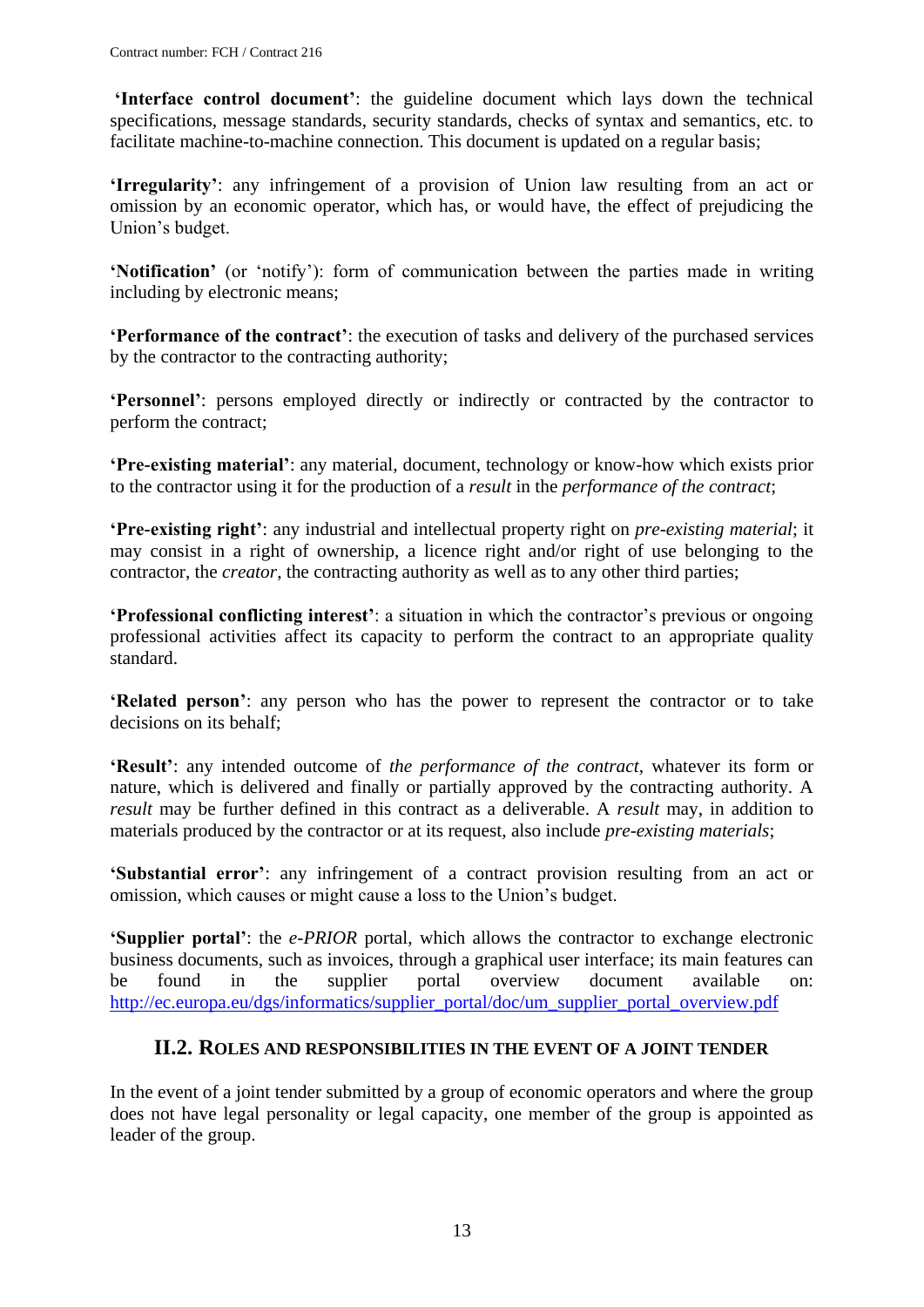## **II.3. SEVERABILITY**

<span id="page-13-0"></span>Each provision of this contract is severable and distinct from the others. If a provision is or becomes illegal, invalid or unenforceable to any extent, it must be severed from the remainder of the contract. This does not affect the legality, validity or enforceability of any other provisions of the contract, which continue in full force and effect. The illegal, invalid or unenforceable provision must be replaced by a legal, valid and enforceable substitute provision which corresponds as closely as possible with the actual intent of the parties under the illegal, invalid or unenforceable provision. The replacement of such a provision must be made in accordance with Article II.11. The contract must be interpreted as if it had contained the substitute provision as from its entry into force.

## **II.4. PERFORMANCE OF THE CONTRACT**

- <span id="page-13-1"></span>**II.4.1** The contractor must provide services of high quality standards, in accordance with the state of the art in the industry and the provisions of this contract, in particular the tender specifications and the terms of its tender.
- **II.4.2** The contractor must comply with the minimum requirements provided for in the tender specifications. This includes compliance with applicable obligations under environmental, social and labour law established by Union law, national law and collective agreements or by the international environmental, social and labour law provisions listed in Annex X to Directive  $2014/24/EU^2$ .
- **II.4.3** The contractor must obtain any permit or licence required in the State where the services are to be provided.
- **II.4.4** All periods specified in the contract are calculated in calendar days, unless otherwise specified.
- **II.4.5** The contractor must not present itself as a representative of the contracting authority and must inform third parties that it is not part of the European public service.
- **II.4.6** The contractor is responsible for the *personnel* who carry out the services and exercises its authority over its *personnel* without interference by the contracting authority. The contractor must inform its *personnel* that:
	- (a) they may not accept any direct instructions from the contracting authority; and
	- (b) their participation in providing the services does not result in any employment or contractual relationship with the contracting authority.
- **II.4.7** The contractor must ensure that the *personnel* performing the contract and any future replacement *personnel* possess the professional qualifications and experience required to provide the services, as the case may be on the basis of the selection criteria set out in the tender specifications.
- **II.4.8** At the contracting authority's reasoned request, the contractor must replace any member of *personnel* who:

1

<sup>2</sup> OJ L 94 of 28.03.2014, p. 65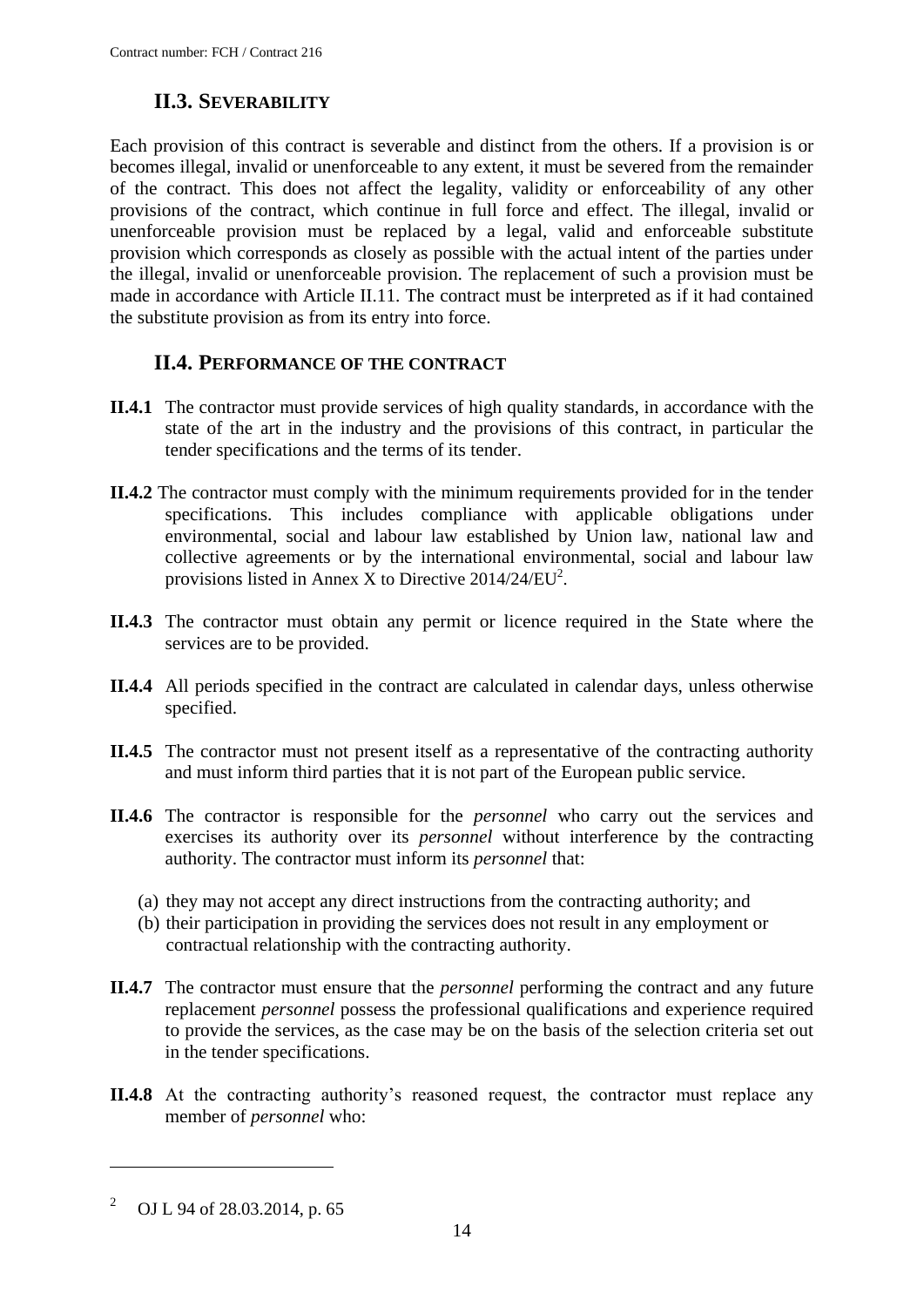- (a) does not have the expertise required to provide the services; or
- (b) has caused disruption at the premises of the contracting authority.

The contractor bears the cost of replacing its *personnel* and is responsible for any delay in providing the services resulting from the replacement of *personnel*.

**II.4.9** The contractor must record and report to the contracting authority any problem that affects its ability to provide the services. The report must describe the problem, state when it started and what action the contractor is taking to resolve it.

### <span id="page-14-0"></span>**II.5. COMMUNICATION BETWEEN THE PARTIES**

#### <span id="page-14-1"></span>**II.5.1 Form and means of communication**

Any communication of information, notices or documents under the contract must:

- (a) be made in writing in paper or electronic format in the language of the contract;
- (b) bear the contract number;
- (c) be made using the relevant communication details set out in Article I.8; and
- (d) be sent by mail, email or, for the documents specified in the special conditions, via *e-PRIOR*.

If a party requests written confirmation of an e-mail within a reasonable time, the other party must provide an original signed paper version of the communication as soon as possible.

The parties agree that any communication made by email has full legal effect and is admissible as evidence in judicial proceedings.

#### <span id="page-14-2"></span>**II.5.2 Date of communications by mail and email**

Any communication is deemed to have been made when the receiving party receives it, unless this contract refers to the date when the communication was sent.

E-mail is deemed to have been received by the receiving party on the day of dispatch of that e-mail, provided that it is sent to the e-mail address indicated in Article I.8. The sending party must be able to prove the date of dispatch. In the event that the sending party receives a nondelivery report, it must make every effort to ensure that the other party actually receives the communication by email or mail. In such a case, the sending party is not held in breach of its obligation to send such communication within a specified deadline.

Mail sent to the contracting authority is deemed to have been received by the contracting authority on the date on which the department responsible referred to in Article I.8 registers it.

*Formal notifications* are considered to have been received by the receiving party on the date of receipt indicated in the proof received by the sending party that the message was delivered to the specified recipient.

#### <span id="page-14-3"></span>**II.5.3 Submission of e-documents via e-PRIOR**

If provided for in the special conditions, the exchange of electronic documents (e-documents) such as invoices between the parties is automated through the use of the *e-PRIOR* platform.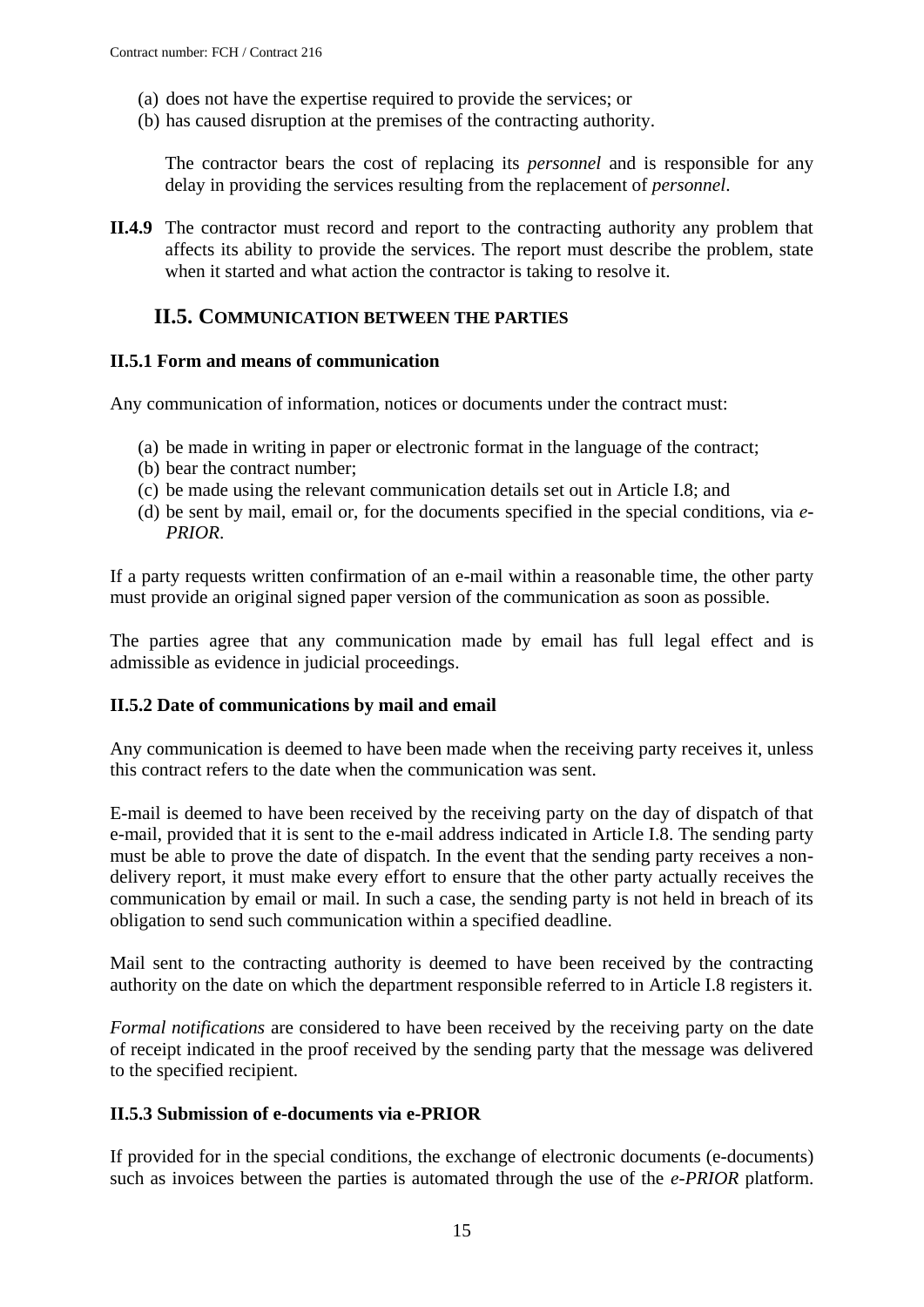This platform provides two possibilities for such exchanges: either through web services (machine-to-machine connection) or through a web application (the *supplier portal*).

The contracting authority takes the necessary measures to implement and maintain electronic systems that enable the *supplier portal* to be used effectively.

In the case of machine-to-machine connection, a direct connection is established between the parties' *back offices*. In this case, the parties take the measures necessary on their side to implement and maintain electronic systems that enable the machine-to-machine connection to be used effectively. The electronic systems are specified in the *interface control document*. The contractor (or leader in the case of a joint tender) must take the necessary technical measures to set up a machine-to-machine connection and at its own cost.

If communication via the *supplier portal* or via the web services (machine-to-machine connection) is hindered by factors beyond the control of one party, it must *notify* the other immediately and the parties must take the necessary measures to restore this communication.

If it is impossible to restore the communication within two working days, one party must *notify* the other that alternative means of communication specified in Article II.5.1 will be used until the *supplier portal* or the machine-to-machine connection is restored.

When a change in the *interface control document* requires adaptations, the contractor (or leader in the case of a joint tender) has up to six months from receipt of the *notification* to implement this change. This period can be shortened by mutual agreement of the parties. This period does not apply to urgent measures required by the security policy of the contracting authority to ensure integrity, confidentiality and non-repudiation of information and the availability of *e-PRIOR*, which must be applied immediately.

### <span id="page-15-0"></span>**II.5.4 Validity and date of e-documents**

The parties agree that any e-document, including related attachments exchanged via *e-PRIOR*:

- (a) is considered as equivalent to a paper document;
- (b) is deemed to be the original of the document;
- (c) is legally binding on the parties once an *e-PRIOR* authorised person has performed the 'sign' action in *e-PRIOR* and has full legal effect; and
- (d) constitutes evidence of the information contained in it and is admissible as evidence in judicial proceedings.

The parties expressly waive any rights to contest the validity of such a document solely on the grounds that communications between the parties occurred through *e-PRIOR* or that the document has been signed through *e-PRIOR*. If a direct connection is established between the parties' *back offices* to allow electronic transfer of documents, the parties agree that an edocument, sent as mentioned in the *interface control document*, qualifies as an *EDI message*.

If the e-document is dispatched through the *supplier portal*, it is deemed to have been legally issued or sent when the contractor (or leader in the case of a joint tender) is able to successfully submit the e-document without any error messages. The generated PDF and XML document for the e-document are considered as a proof of receipt by the contracting authority.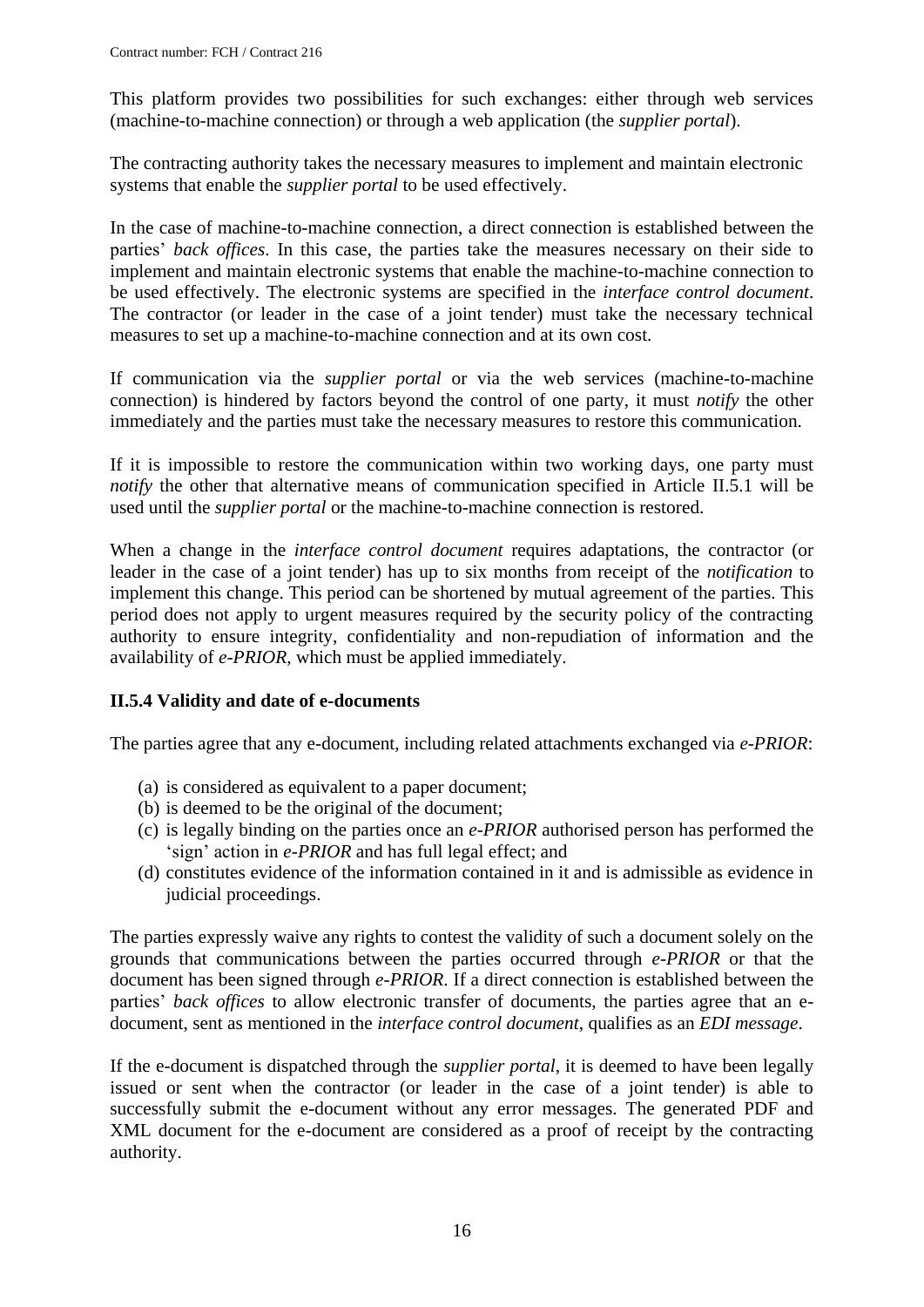In the event that an e-document is dispatched using a direct connection established between the parties' *back offices*, the e-document is deemed to have been legally issued or sent when its status is 'received' as defined in the *interface control document*.

When using the *supplier portal*, the contractor (or leader in the case of a joint tender) can download the PDF or XML message for each e-document for one year after submission. After this period, copies of the e-documents are no longer available for automatic download from the *supplier portal*.

## <span id="page-16-0"></span>**II.5.5 Authorised persons in e-PRIOR**

The contractor submits a request for each person who needs to be assigned the role of 'user' in *e-PRIOR*. These persons are identified by means of the European Communication Authentication Service (ECAS) and authorised to access and perform actions in *e-PRIOR* within the permissions of the user roles that the contracting authority has assigned to them.

User roles enabling these *e-PRIOR* authorised persons to sign legally binding documents such as specific tenders or specific contracts are granted only upon submission of supporting documents proving that the authorised person is empowered to act as a legal representative of the contractor.

# **II.6. LIABILITY**

- <span id="page-16-1"></span>**II.6.1** The contracting authority is not liable for any damage or loss caused by the contractor, including any damage or loss to third parties during or as a consequence of *performance of the contract*.
- **II.6.2** If required by the relevant applicable legislation, the contractor must take out an insurance policy against risks and damage or loss relating to the *performance of the contract*. It must also take out supplementary insurance as reasonably required by standard practice in the industry. Upon request, the contractor must provide evidence of insurance coverage to the contracting authority.
- **II.6.3** The contractor is liable for any loss or damage caused to the contracting authority during or as a consequence of *performance of the contract*, including in the event of subcontracting, but only up to an amount not exceeding three times the total amount of the contract. However, if the damage or loss is caused by the gross negligence or wilful misconduct of the contractor or of its *personnel* or subcontractors, the contractor is liable for the whole amount of the damage or loss.
- **II.6.4** If a third party brings any action against the contracting authority in connection with the *performance of the contract*, including any action for alleged breach of intellectual property rights, the contractor must assist the contracting authority in the legal proceedings, including by intervening in support of the contracting authority upon request.

If the contracting authority's liability towards the third party is established and that such liability is caused by the contractor during or as a consequence of the *performance of the contract*, Article II.6.3 applies.

**II.6.5** If the contractor is composed of two or more economic operators (i.e. who submitted a joint tender), they are all jointly and severally liable to the contracting authority for the *performance of the contract*.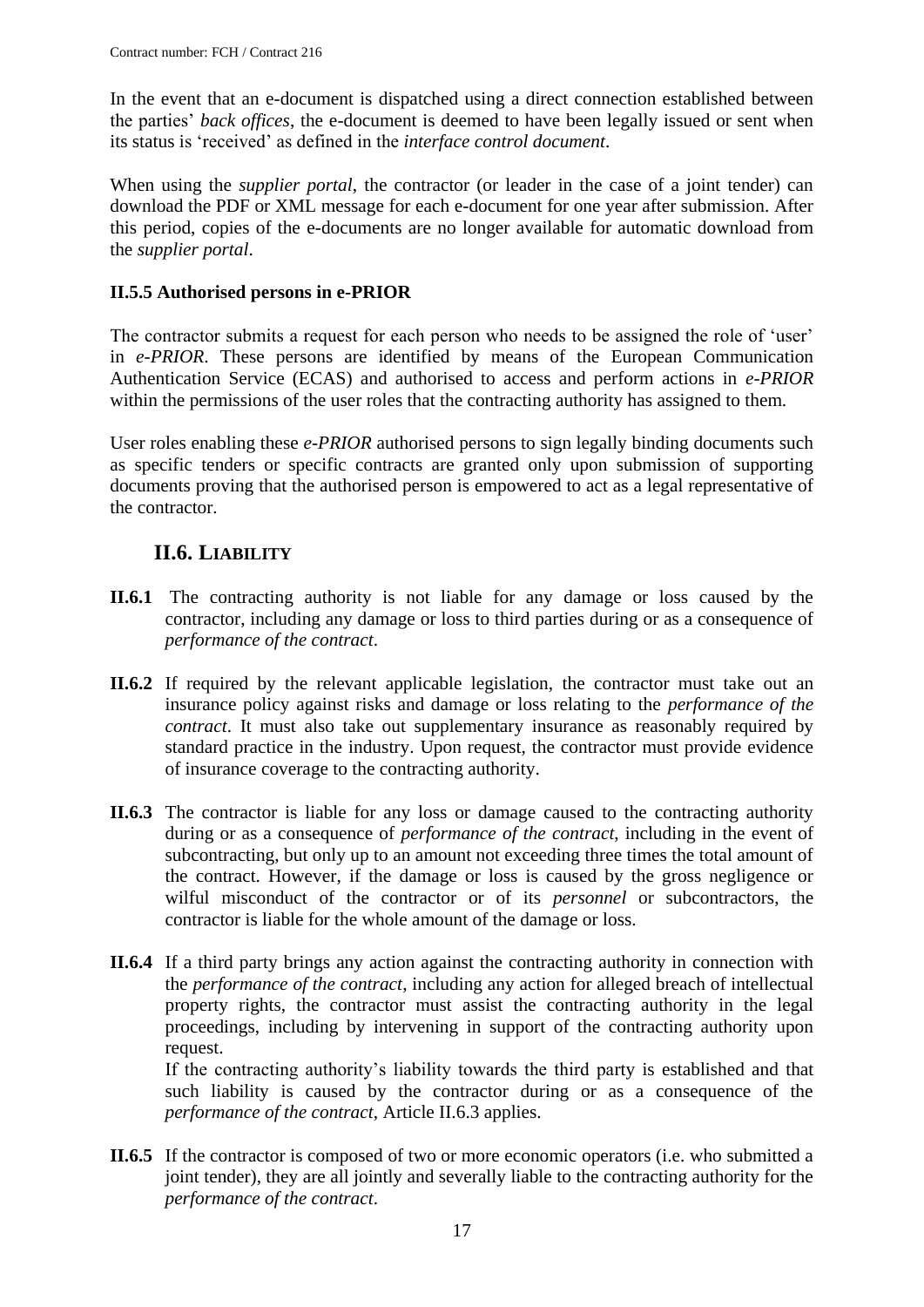**II.6.6** The contracting authority is not liable for any loss or damage caused to the contractor during or as a consequence of *performance of the contract*, unless the loss or damage was caused by wilful misconduct or gross negligence of the contracting authority.

### <span id="page-17-0"></span>**II.7. CONFLICT OF INTEREST AND PROFESSIONAL CONFLICTING INTERESTS**

- **II.7.1** The contractor must take all the necessary measures to prevent any situation of *conflict of interest* or *professional conflicting interest.*
- **II.7.2** The contractor must *notify* the contracting authority in writing as soon as possible of any situation that could constitute a *conflict of interest* or a *professional conflicting interest* during the *performance of the contract*. The contractor must immediately take action to rectify the situation.

The contracting authority may do any of the following:

- (a) verify that the contractor's action is appropriate;
- (b) require the contractor to take further action within a specified deadline;

**II.7.3** The contractor must pass on all the relevant obligations in writing to:

- (a) its *personnel*;
- (b) any natural person with the power to represent it or take decisions on its behalf;
- (c) third parties involved in the *performance of the contract*, including subcontractors.

The contractor must also ensure that the persons referred to above are not placed in a situation which could give rise to conflicts of interest.

### **II.8. CONFIDENTIALITY**

- <span id="page-17-1"></span>**II.8.1** The contracting authority and the contractor must treat with confidentiality any information or documents, in any format, disclosed in writing or orally relating to the *performance of the contract* and identified in writing as confidential.
- **II.8.2** Each party must:
- (a) not use *confidential information or documents* for any purpose other than to perform its obligations under the contract without the prior written agreement of the other party;
- (b) ensure the protection of such *confidential information or documents* with the same level of protection as its own *confidential information* and in any case with due diligence;
- (c) not disclose, directly or indirectly, *confidential information or documents* to third parties without the prior written agreement of the other party.
- **II.8.3** The confidentiality obligations set out in this Article are binding on the contracting authority and the contractor during the *performance of the contract* and for as long as the information or documents remain confidential unless:
- (a) the disclosing party agrees to release the receiving party from the confidentiality obligation earlier;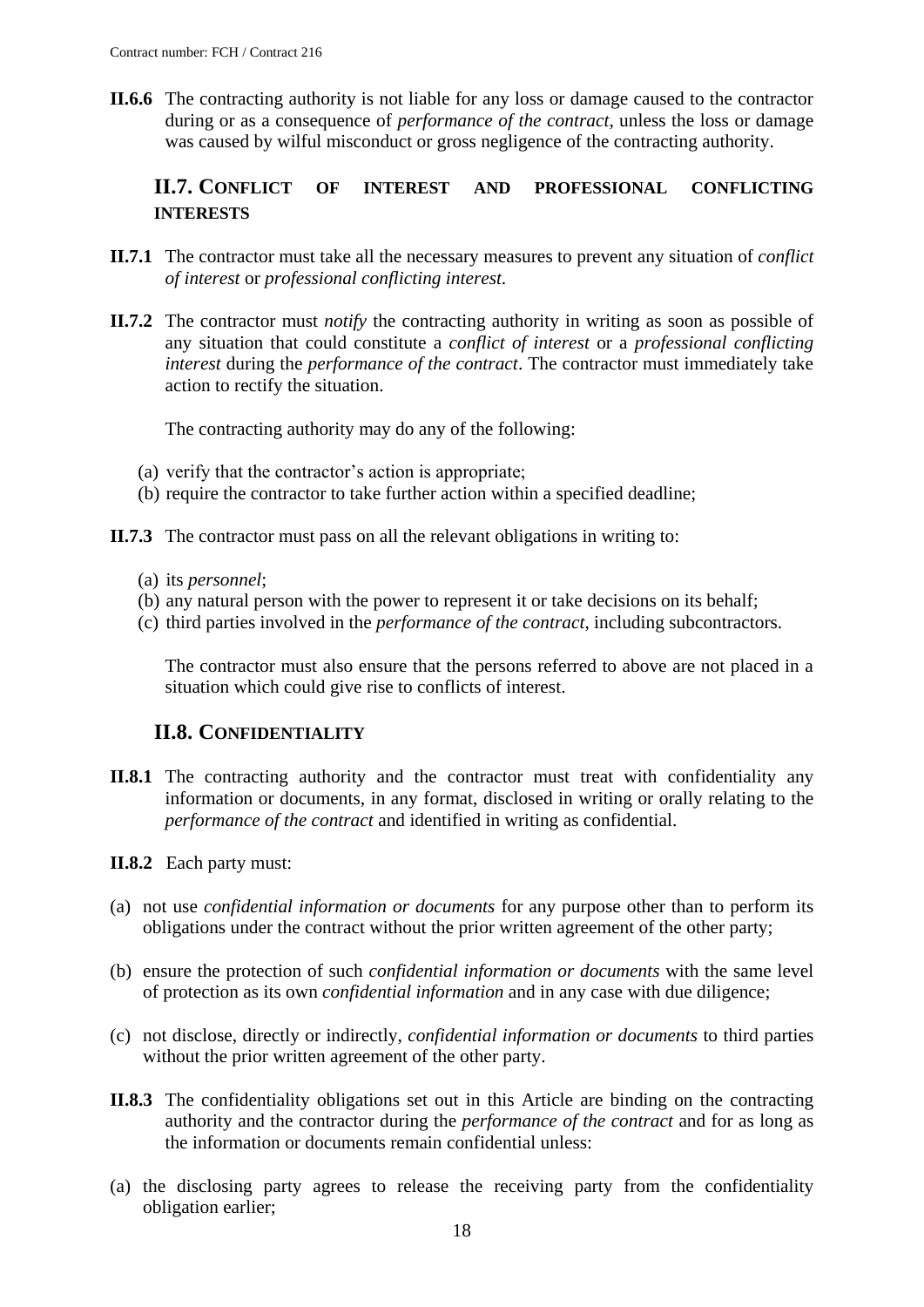- (b) the *confidential information or documents* become public through other means than a breach of the confidentiality obligation;
- (c) the applicable law requires the disclosure of the *confidential information or documents*.
- **II.8.4** The contractor must obtain from any natural person with the power to represent it or take decisions on its behalf, as well as from third parties involved in the *performance of the contract*, a commitment that they will comply with this Article. At the request of the contracting authority, the contractor must provide a document providing evidence of this commitment.

### **II.9. PROCESSING OF PERSONAL DATA**

- <span id="page-18-0"></span>**II.9.1** Any personal data included in the contract must be processed in accordance with Regulation (EC) No 45/2001 of the European Parliament and of the Council of 18 December 2000 on the protection of individuals with regard to the processing of personal data by the Community institutions and bodies and on the free movement of such data. Such data must be processed by the data controller solely for the purposes of the performance, management and monitoring of the contract. This does not affect its possible transmission to bodies entrusted with monitoring or inspection tasks in application of Union law.
- **II.9.2** The contractor has the right to access its personal data and the right to rectify any such data. The contractor should address any queries concerning the processing of its personal data to the data controller.
- **II.9.3** The contractor has right of recourse at any time to the European Data Protection Supervisor.
- **II.9.4** If the contract requires the contractor to process any personal data, the contractor may act only under the supervision of the data controller, in particular with regard to the purposes of the processing, the categories of data that may be processed, the recipients of the data and the means by which the data subject may exercise its rights
- **II.9.5** The contractor must grant *personnel* access to the data to the extent strictly necessary for the performance, management and monitoring of the contract.
- **II.9.6** The contractor must adopt appropriate technical and organisational security measures giving due regard to the risks inherent in the processing and to the nature of the personal data concerned in order to:
	- (a) prevent any unauthorised person from gaining access to computer systems processing personal data, and especially:
		- (i) unauthorised reading, copying, alteration or removal of storage media;

(ii) unauthorised data inputting, as well as any unauthorised disclosure, alteration or erasure of stored personal data;

(iii) unauthorised use of data-processing systems by means of data transmission facilities;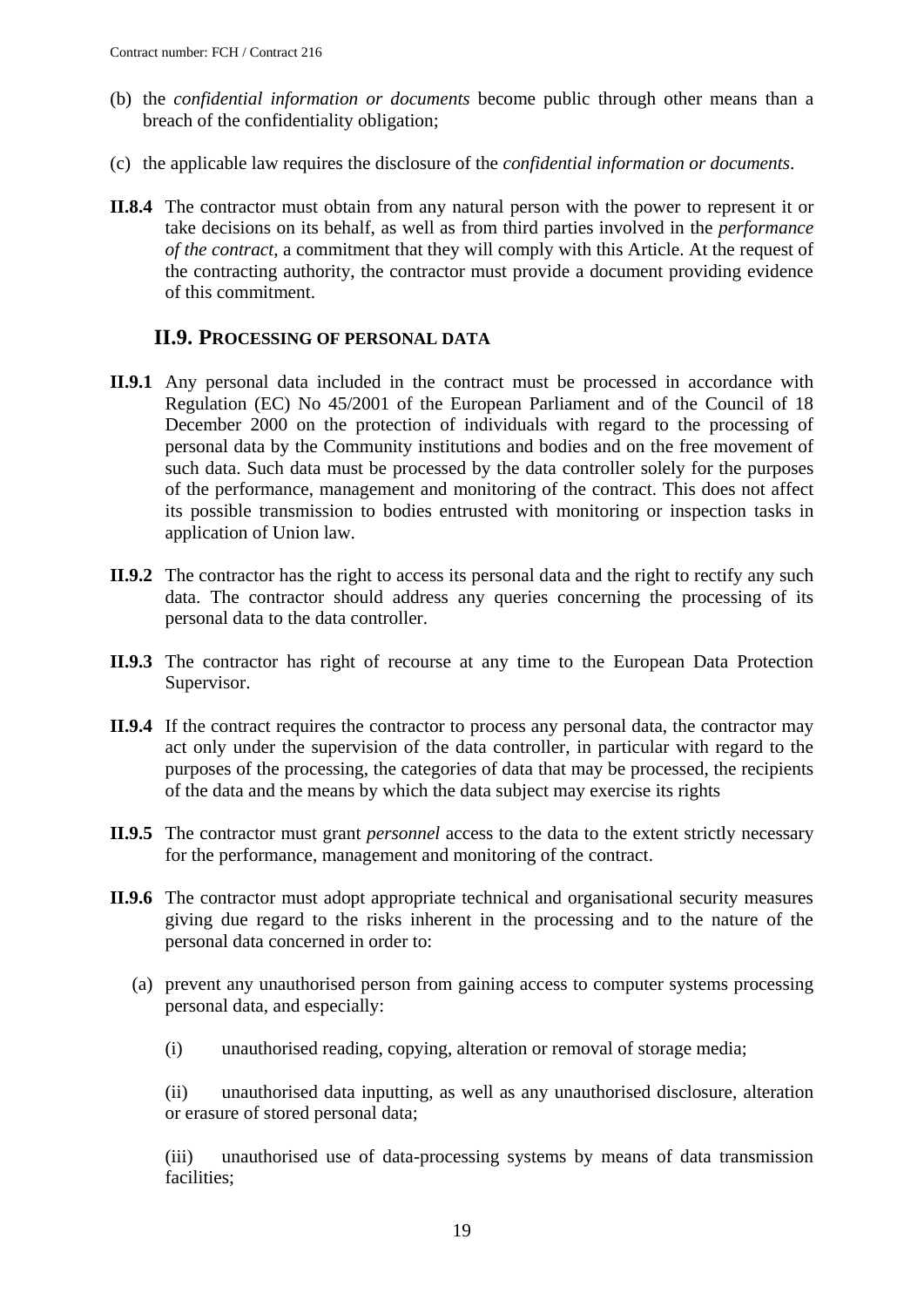- (b) ensure that authorised users of a data-processing system can access only the personal data to which their access right refers;
- (c) record which personal data have been communicated, when and to whom;
- (d) ensure that personal data being processed on behalf of third parties can be processed only in the manner prescribed by the contracting authority;
- (e) ensure that, during communication of personal data and transport of storage media, the data cannot be read, copied or erased without authorisation;
- (f) design its organisational structure in such a way that it meets data protection requirements.

### <span id="page-19-0"></span>**II.10. SUBCONTRACTING**

- **II.10.1** The contractor must not subcontract and have the contract performed by third parties beyond the third parties already mentioned in its tender without prior written authorisation from the contracting authority.
- **II.10.2** Even if the contracting authority authorises subcontracting, the contractor remains bound by its contractual obligations and is solely responsible for the *performance of this contract*.
- **II.10.3** The contractor must ensure that the subcontract does not affect the rights of the contracting authority under this contract, particularly those under Articles II.8, II.13 and II.24.
- **II.10.4** The contracting authority may request the contractor to replace a subcontractor found to be in a situation provided for in points (d) and (e) of Article II.18.1.

### <span id="page-19-1"></span>**II.11. AMENDMENTS**

- **II.11.1** Any amendment to the contract must be made in writing before all contractual obligations have been fulfilled.
- **II.11.2** Any amendment must not make changes to the contract that might alter the initial conditions of the procurement procedure or result in unequal treatment of tenderers.

### **II.12. ASSIGNMENT**

- <span id="page-19-2"></span>**II.12.1** The contractor must not assign the rights and obligations arising from the contract, including claims for payments or factoring, without prior written authorisation from the contracting authority. In such cases, the contractor must provide the contracting authority with the identity of the intended assignee.
- **II.12.2** Any right or obligation assigned by the contractor without authorisation is not enforceable against the contracting authority.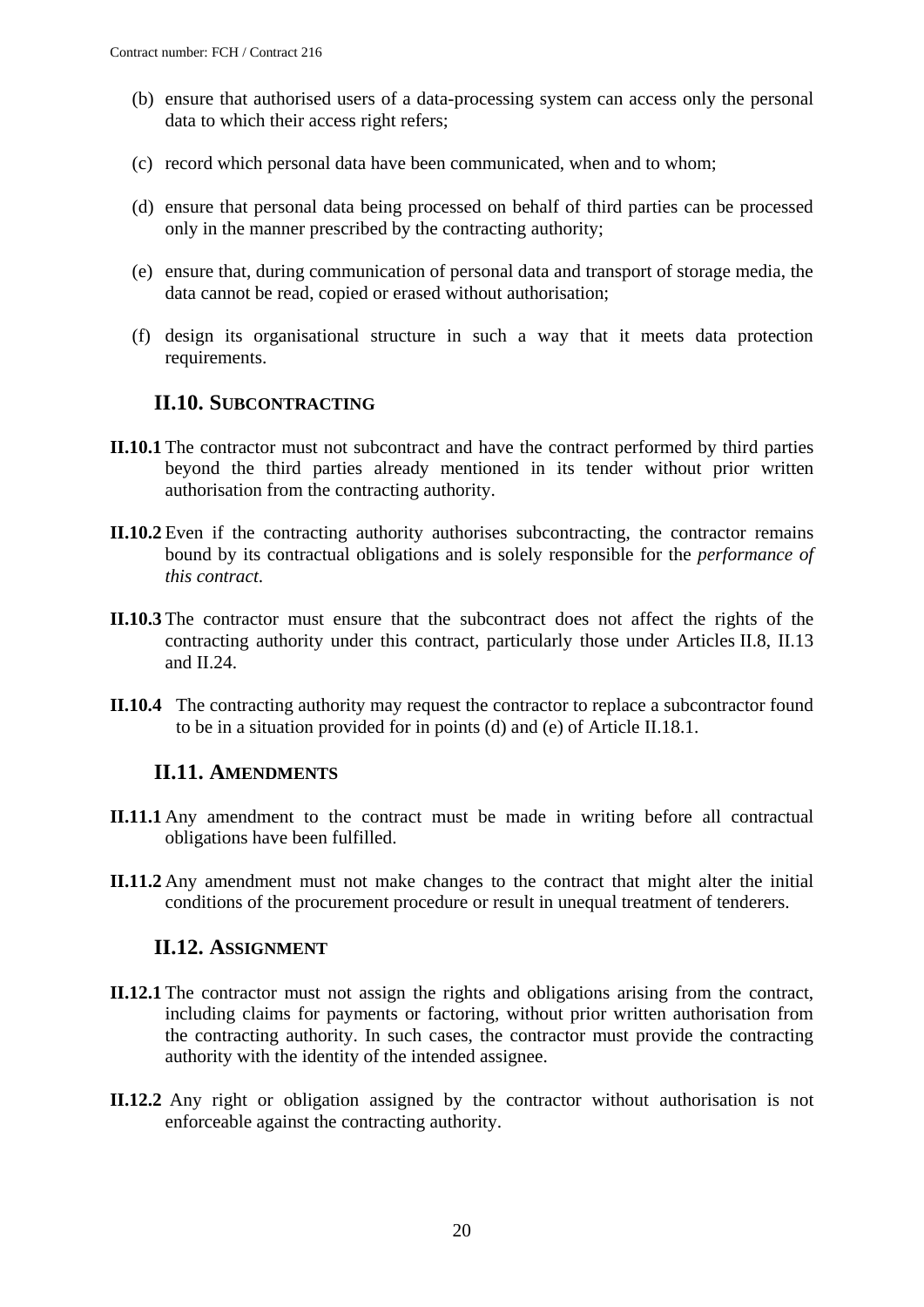## <span id="page-20-0"></span>**II.13. INTELLECTUAL PROPERTY RIGHTS**

### <span id="page-20-1"></span>**II.13.1. Ownership of the rights in the results**

The FCH 2 JU acquires irrevocably worldwide ownership of the *results* and of all intellectual property rights under the contract. The intellectual property rights so acquired include any rights, such as copyright and other intellectual or industrial property rights, to any of the *results* and to all technological solutions and information created or produced by the contractor or by its subcontractor in *performance of the contract*. The contracting authority may exploit and use the acquired rights as stipulated in this contract. The FCH 2 JU acquires all the rights from the moment the contracting authority approves the *results* delivered by the contractor. Such delivery and approval are deemed to constitute an effective assignment of rights from the contractor to the FCH 2 JU.

The payment of the price includes any fees payable to the contractor about the acquisition of ownership of rights by the FCH 2 JU including for all forms of exploitation and of use of the *results*.

### **II.13.2. Licensing rights on pre-existing materials**

<span id="page-20-2"></span>Unless provided otherwise in the special conditions, the FCH 2 JU does not acquire ownership of *pre-existing rights* under this contract.

The contractor licenses the *pre-existing rights* on a royalty-free, non-exclusive and irrevocable basis to the FCH 2 JU, which may use the *pre-existing materials* for all the modes of exploitation set out in this contract. All *pre-existing rights* are licensed to the FCH 2 JU from the moment the *results* are delivered and approved by the contracting authority.

The licensing of *pre-existing rights* to the FCH 2 JU under this contract covers all territories worldwide and is valid for the duration of intellectual property rights protection.

The payment of the price as set out in the contract is deemed to also include any fees payable to the contractor in relation to the licensing of *pre-existing rights* to the FCH 2 JU, including for all forms of exploitation and of use of the *results*.

Where *performance of the contract* requires that the contractor uses *pre-existing materials* belonging to the contracting authority, the contracting authority may request that the contractor signs an adequate licence agreement. Such use by the contractor will not entail any transfer of rights to the contractor and is limited to the needs of this contract.

### **II.13.3. Exclusive rights**

<span id="page-20-3"></span>The FCH 2 JU acquires the following exclusive rights:

- (a) reproduction: the right to authorise or prohibit direct or indirect, temporary or permanent reproduction of the *results* by any means (mechanical, digital or other) and in any form, in whole or in part;
- (b) communication to the public: the exclusive right to authorise or prohibit any display, performance or communication to the public, by wire or wireless means, including the making available to the public of the *results* in such a way that members of the public may access them from a place and at a time individually chosen by them; this right also includes the communication and broadcasting by cable or by satellite;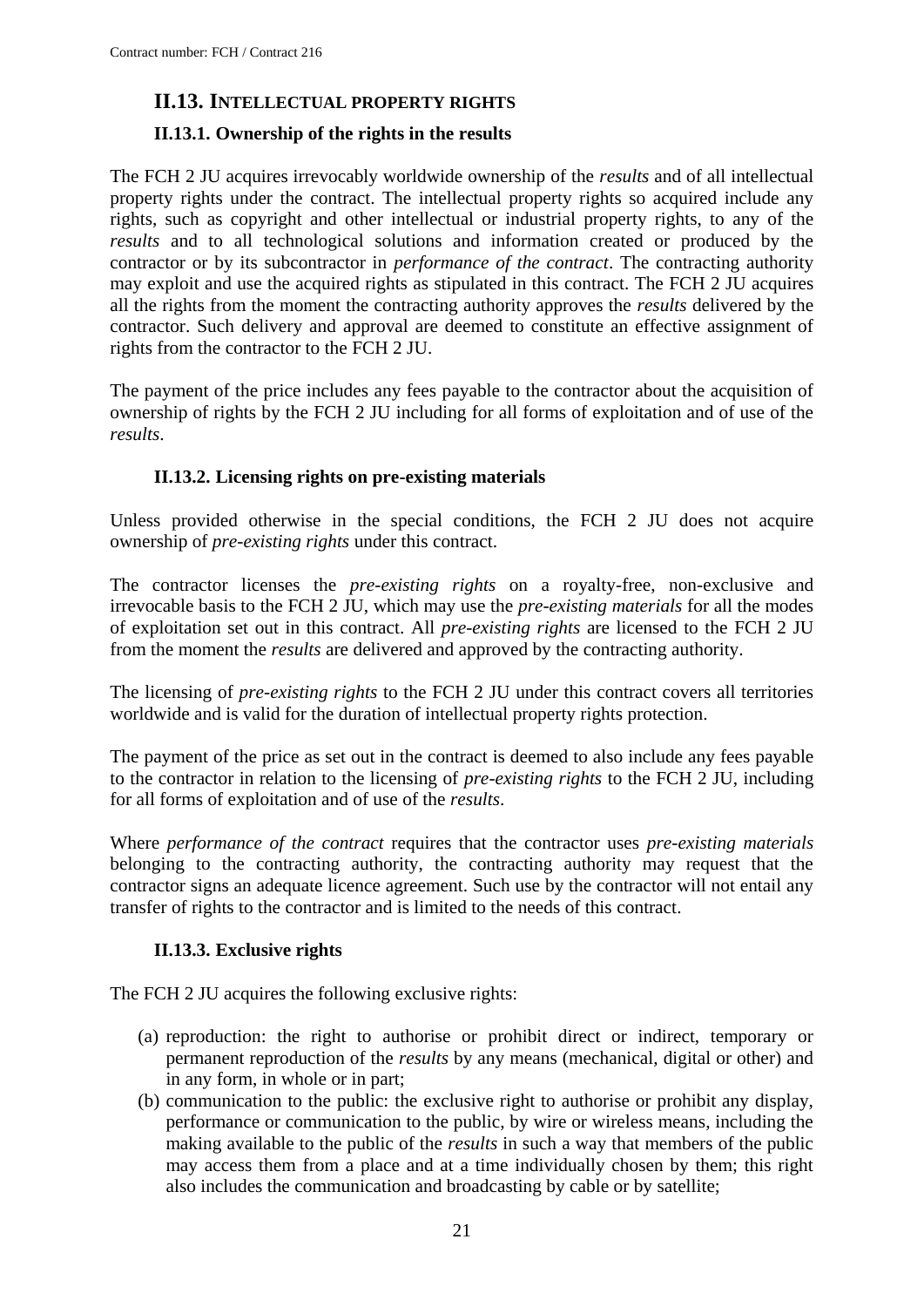- (c) distribution: the exclusive right to authorise or prohibit any form of distribution of *results* or copies of the *results* to the public, by sale or otherwise;
- (d) rental: the exclusive right to authorise or prohibit rental or lending of the *results* or of copies of the *results*;
- (e) adaptation: the exclusive right to authorise or prohibit any modification of the *results*;
- (f) translation: the exclusive right to authorise or prohibit any translation, adaptation, arrangement, creation of derivative works based on the *results*, and any other alteration of the *results*, subject to the respect of moral rights of authors, where applicable;
- (g) where the *results* are or include a database: the exclusive right to authorise or prohibit the extraction of all or a substantial part of the contents of the database to another medium by any means or in any form; and the exclusive right to authorise or prohibit the re-utilization of all or a substantial part of the contents of the database by the distribution of copies, by renting, by on-line or other forms of transmission;
- (h) where the *results* are or include a patentable subject-matter: the right to register them as a patent and to further exploit such patent to the fullest extent;
- (i) where the *results* are or include logos or subject-matter which could be registered as a trademark: the right to register such logo or subject-matter as a trademark and to further exploit and use it;
- (j) where the *results* are or include know-how: the right to use such know-how as is necessary to make use of the *results* to the full extent provided for by this contract, and the right to make it available to contractors or subcontractors acting on behalf of the contracting authority, subject to their signing of adequate confidentiality undertakings where necessary;
- (k) where the *results* are documents:
	- (i) the right to authorise the reuse of the documents in conformity with the Commission Decision of 12 December 2011 on the reuse of Commission documents (2011/833/EU), to the extent it is applicable and the documents fall within its scope and are not excluded by any of its provisions; for the sake of this provision, 'reuse' and 'document' have the meaning given to it by this Decision;
	- (ii) the right to store and archive the *results* in line with the document management rules applicable to the contracting authority, including digitisation or converting the format for preservation or new use purposes;
- (l) where the *results* are or incorporate software, including source code, object code and, where relevant, documentation, preparatory materials and manuals, in addition to the other rights mentioned in this Article:
	- (i) end-user rights, for all uses by the FCH 2 JU or by subcontractors which result from this contract and from the intention of the parties;
	- (ii) the rights to decompile or disassemble the software;
- (m)to the extent that the contractor may invoke moral rights, the right for the contracting authority, except where otherwise provided in this contract, to publish the *results* with or without mentioning the *creator*(s)' name(s), and the right to decide when and whether the *results* may be disclosed and published.

The contractor warrants that the exclusive rights and the modes of exploitation may be exercised by the FCH 2 JU on all parts of the *results*, be they created by the contractor or consisting of *pre-existing materials*.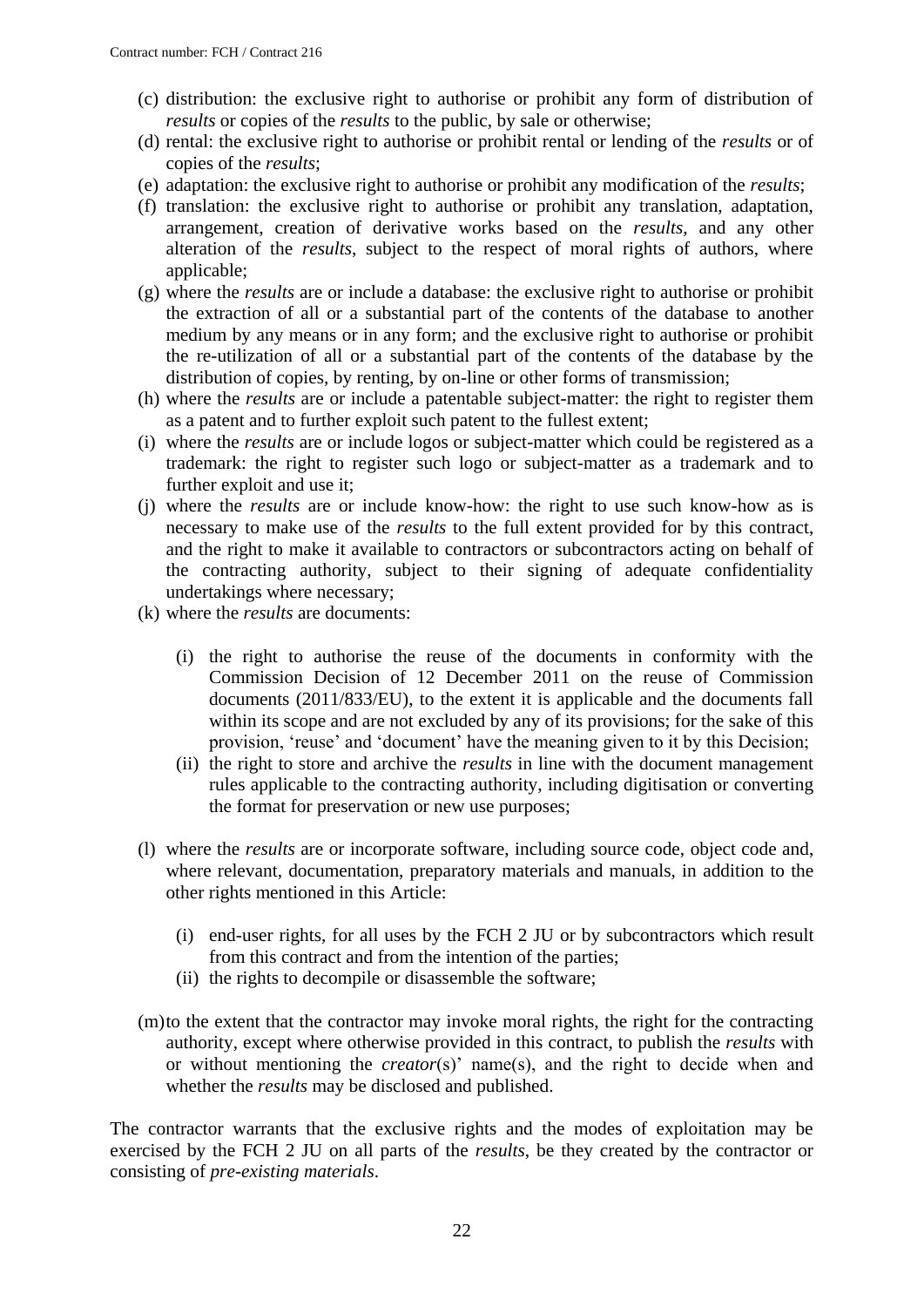Where *pre-existing materials* are inserted in the *results*, the contracting authority may accept reasonable restrictions impacting on the above list, provided that the said materials are easily identifiable and separable from the rest, that they do not correspond to substantial elements of the *results*, and that, should the need arise, satisfactory replacement solutions exist, at no additional costs to the contracting authority. In such case, the contractor will have to clearly inform the contracting authority before making such choice and the contracting authority has the right to refuse it.

### **II.13.4. Identification of pre-existing rights**

<span id="page-22-0"></span>When delivering the *results*, the contractor must warrant that, for any use that the contracting authority may envisage within the limits set in this contract, the *results* and the *pre-existing material* incorporated in the *results* are free of claims from *creators* or from any third parties and all the necessary *pre-existing rights* have been obtained or licensed.

To that effect, the contractor must establish a list of all *pre-existing rights* to the *results* of this contract or parts thereof, including identification of the rights' owners. If there are no *preexisting rights* to the *results*, the contractor must provide a declaration to that effect. The contractor must provide this list or declaration to the contracting authority together with the invoice for payment of the balance at the latest.

### **II.13.5. Evidence of granting of pre-existing rights**

<span id="page-22-1"></span>Upon request by the contracting authority, the contractor must provide evidence that it has the ownership or the right to use all the listed *pre-existing rights*, except for the rights owned or licensed by the FCH 2 JU. The contracting authority may request this evidence even after the end of this contract.

This evidence may refer, for example, to rights to: parts of other documents, images, graphs, fonts, tables, data, software, technical inventions, know-how, IT development tools, routines, subroutines or other programs ('background technology'), concepts, designs, installations or pieces of art, data, source or background materials or any other parts of external origin.

This evidence must include, as appropriate:

- (a) the name and version number of a software product;
- (b) the full identification of the work and its author, developer, *creator*, translator, data entry person, graphic designer, publisher, editor, photographer, producer;
- (c) a copy of the licence to use the product or of the agreement granting the relevant rights to the contractor or a reference to this licence;
- (d) a copy of the agreement or extract from the employment contract granting the relevant rights to the contractor where parts of the *results* were created by its *personnel*;
- (e) the text of the disclaimer notice if any.

Provision of evidence does not release the contractor from its responsibilities if it is found that it does not hold the necessary rights, regardless of when and by whom this fact is revealed.

The contractor also warrants that it possesses the relevant rights or powers to execute the transfer and that it has paid or has verified payment of all due fees including fees due to collecting societies, related to the final *results*.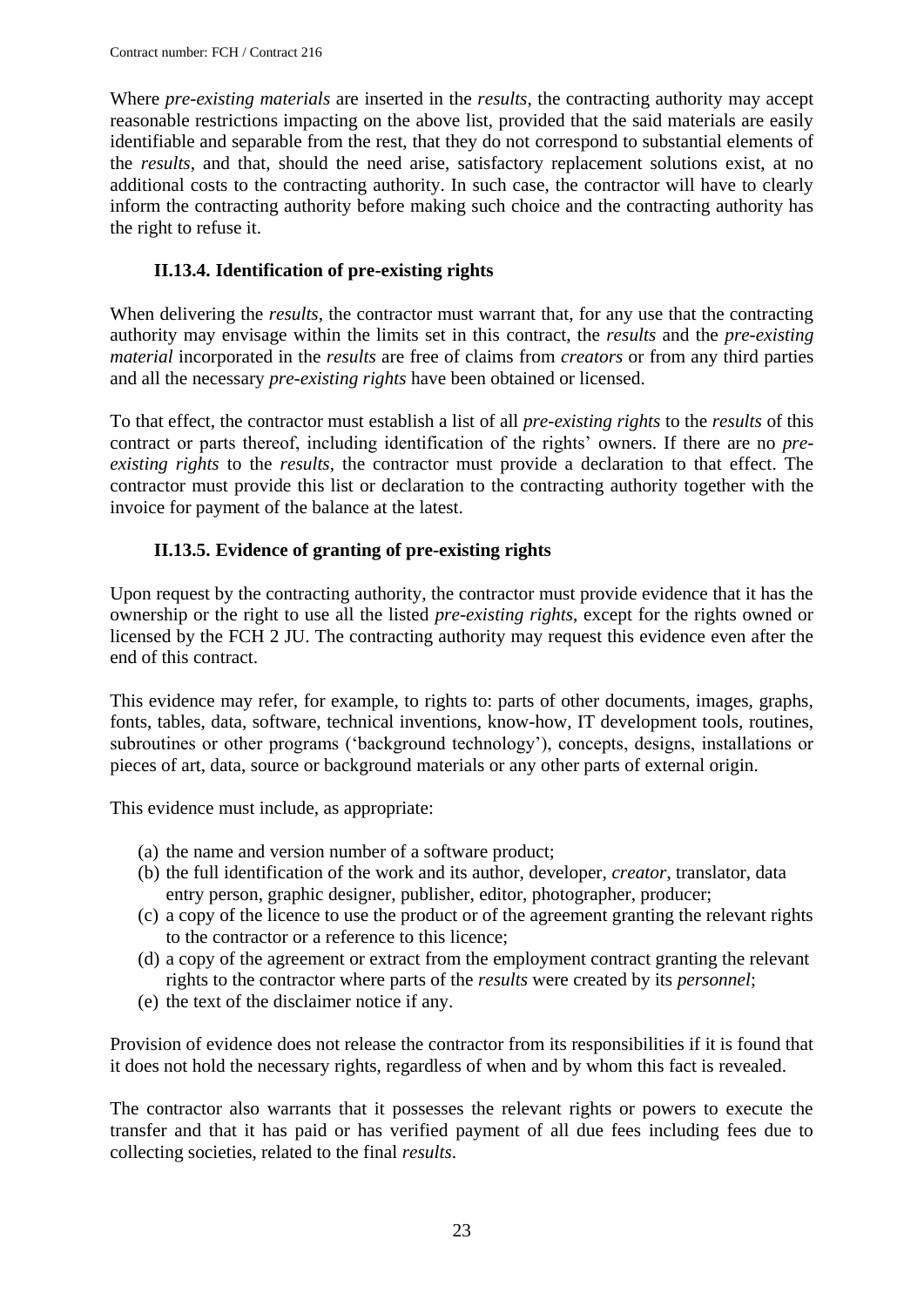### **II.13.6. Quotation of works in the result**

<span id="page-23-0"></span>In the *result*, the contractor must clearly point out all quotations of existing works. The complete reference should include as appropriate, the following: name of the author, title of the work, date and place of publication, date of creation, address of publication on the internet, number, volume and other information that allows the origin to be easily identified.

### **II.13.7. Moral rights of creators**

<span id="page-23-1"></span>By delivering the *results*, the contractor warrants that the *creators* will not object to the following on the basis of their moral rights under copyright:

- (a) that their names be mentioned or not mentioned when the *results* are presented to the public;
- (b) that the *results* be divulged or not after they have been delivered in their final version to the contracting authority;
- (c) that the *results* be adapted, provided that this is done in a manner which is not prejudicial to the *creator*'s honour or reputation.

If moral rights on parts of the *results* protected by copyright may exist, the contractor must obtain the consent of *creators* regarding the granting or waiver of the relevant moral rights in accordance with the applicable legal provisions and be ready to provide documentary evidence upon request.

### **II.13.8. Image rights and sound recordings**

<span id="page-23-2"></span>If natural persons appear in a *result* or their voice or any other private element is recorded in a recognisable manner, the contractor must obtain a statement by these persons (or, in the case of minors, by the persons exercising parental authority) giving their permission for the described use of their image, voice or private element and, on request, submit a copy of the permission to the contracting authority. The contractor must take the necessary measures to obtain such consent in accordance with the applicable legal provisions.

### **II.13.9. Copyright notice for pre-existing rights**

<span id="page-23-3"></span>When the contractor retains *pre-existing rights* on parts of the *results*, reference must be inserted to that effect when the *result* is used as set out in Article I.10.1, with the following disclaimer: *'© — year — Fuel Cells and Hydrogen 2 Joint Undertaking. All rights reserved. Certain parts are licensed under conditions to the Fuel Cells and Hydrogen 2 Joint Undertaking*', or with any other equivalent disclaimer as the contracting authority may consider best appropriate, or as the parties may agree on a case-by-case basis. This does not apply where inserting such reference would be impossible, notably for practical reasons.

### **II.13.10. Visibility of Union funding and disclaimer**

<span id="page-23-4"></span>When making use of the *results*, the contractor must declare that they have been produced under a contract with the FCH 2 JU and that the opinions expressed are those of the contractor only and do not represent the contracting authority's official position. The contracting authority may waive this obligation in writing or provide the text of the disclaimer.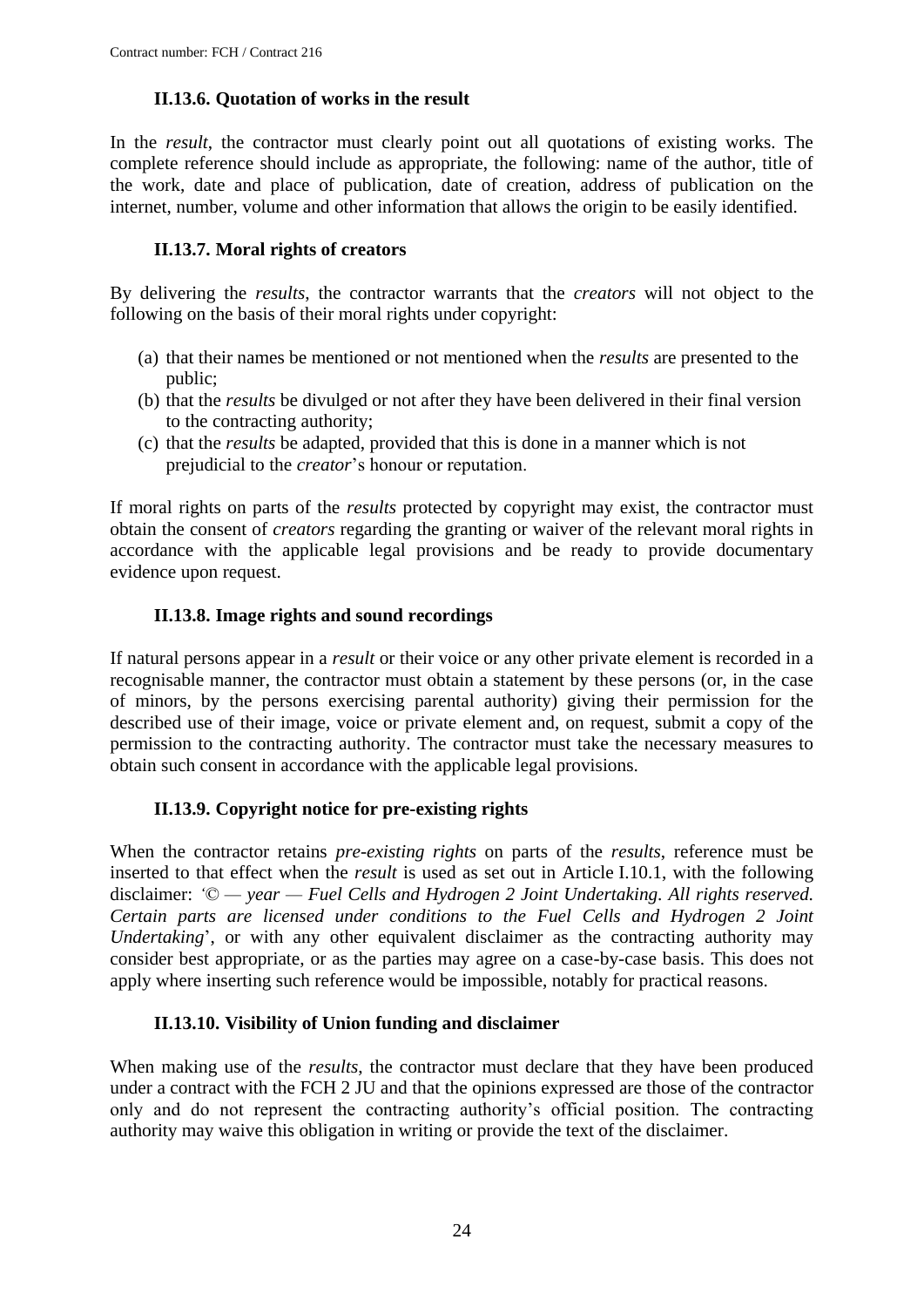## **II.14. FORCE MAJEURE**

- <span id="page-24-0"></span>**II.14.1** If a party is affected by *force majeure*, it must immediately *notify* the other party, stating the nature of the circumstances, their likely duration and foreseeable effects.
- **II.14.2** A party is not liable for any delay or failure to perform its obligations under the contract if that delay or failure is a *result* of *force majeure*. If the contractor is unable to fulfil its contractual obligations owing to *force majeure*, it has the right to remuneration only for the services actually provided.
- **II.14.3** The parties must take all necessary measures to limit any damage due to *force majeure.*

### <span id="page-24-1"></span>**II.15. LIQUIDATED DAMAGES**

### <span id="page-24-2"></span>**II.15.1. Delay in delivery**

If the contractor fails to perform its contractual obligations within the applicable time limits set out in this contract, the contracting authority may claim liquidated damages for each day of delay using the following formula:

0.3 x (*V/d)*

where

*V* is the price of the relevant purchase or deliverable or *result* or, failing that, the price specified in Article I.4.1;

*d* is the duration specified for delivery of the relevant purchase or deliverable or *result* or, failing that, the duration of *performance of the contract* specified in Article I.3.3 expressed in days.

Liquidated damages may be imposed together with a reduction in price under the conditions laid down in Article II.16.

### **II.15.2. Procedure**

<span id="page-24-3"></span>The contracting authority must *formally notify* the contractor of its intention to apply liquidated damages and the corresponding calculated amount.

The contractor has 30 days following the date of receipt to submit observations. Failing that, the decision becomes enforceable the day after the time limit for submitting observations has elapsed.

If the contractor submits observations, the contracting authority, taking into account the relevant observations, must *notify* the contractor:

(a) of the withdrawal of its intention to apply liquidated damages; or

(b) of its final decision to apply liquidated damages and the corresponding amount.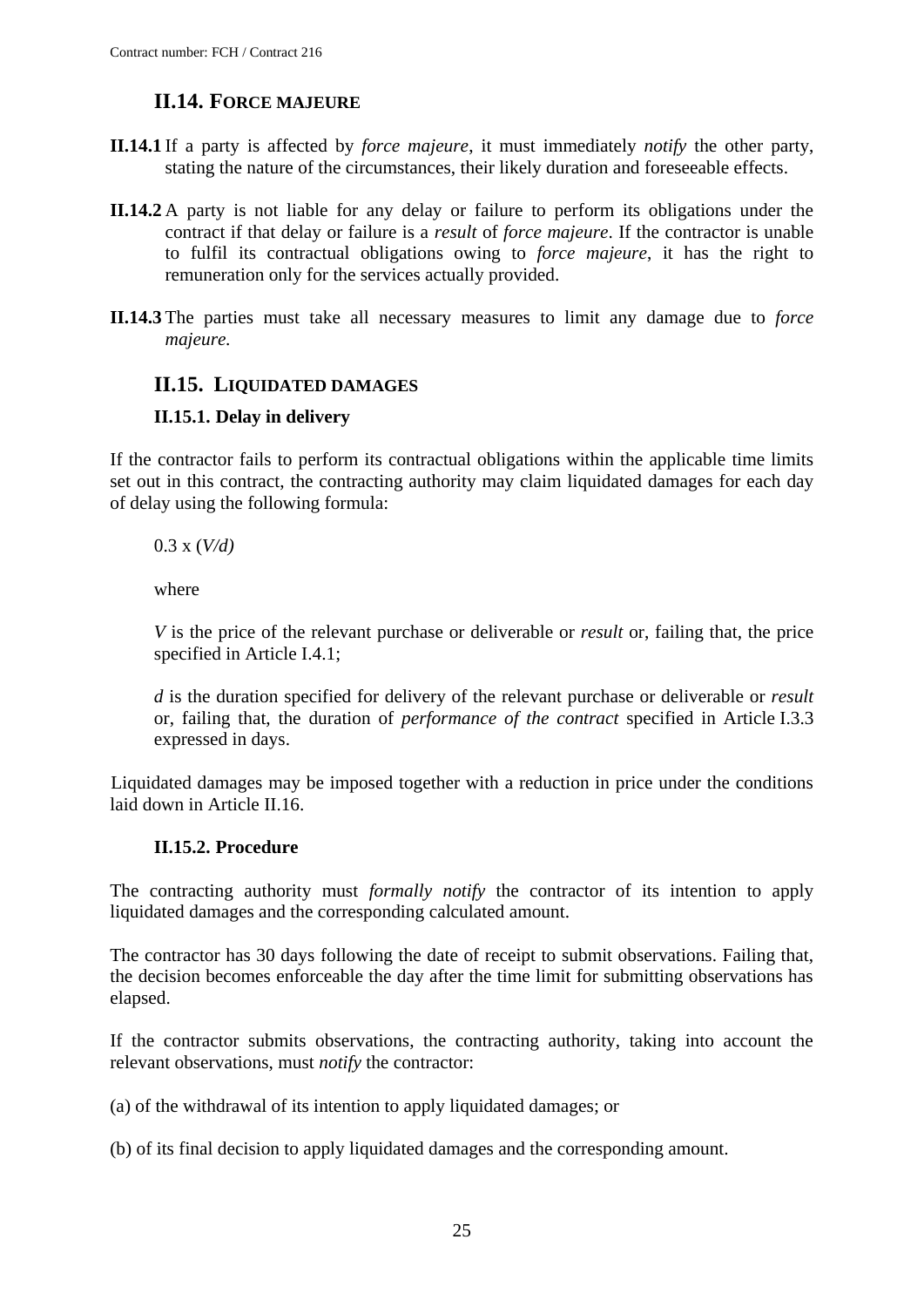### **II.15.3. Nature of liquidated damages**

<span id="page-25-0"></span>The parties expressly acknowledge and agree that any amount payable under this Article is not a penalty and represents a reasonable estimate of fair compensation for the damage incurred due to failure to provide the services within the applicable time limits set out in this contract.

### **II.15.4. Claims and liability**

<span id="page-25-1"></span>Any claim for liquidated damages does not affect the contractor's actual or potential liability or the contracting authority's rights under Article II.18.

### <span id="page-25-2"></span>**II.16. REDUCTION IN PRICE**

### <span id="page-25-3"></span>**II.16.1. Quality standards**

If the contractor fails to provide the service in accordance with the contract ('unperformed obligations') or if it fails to provide the service in accordance with the expected quality levels specified in the tender specifications ('low quality delivery'), the contracting authority may reduce or recover payments proportionally to the seriousness of the unperformed obligations or low quality delivery. This includes in particular cases where the contracting authority cannot approve a *result*, report or deliverable as defined in Article I.5 after the contractor has submitted the required additional information, correction or new version.

A reduction in price may be imposed together with liquidated damages under the conditions of Article II.15.

### **II.16.2. Procedure**

<span id="page-25-4"></span>The contracting authority must *formally notify* the contractor of its intention to reduce payment and the corresponding calculated amount.

The contractor has 30 days following the date of receipt to submit observations. Failing that, the decision becomes enforceable the day after the time limit for submitting observations has elapsed.

If the contractor submits observations, the contracting authority, taking into account the relevant observations, must *notify* the contractor:

(a) of the withdrawal of its intention to reduce payment; or

<span id="page-25-5"></span>(b) of its final decision to reduce payment and the corresponding amount.

### **II.16.3. Claims and liability**

Any reduction in price does not affect the contractor's actual or potential liability or the contracting authority's rights under Article II.18.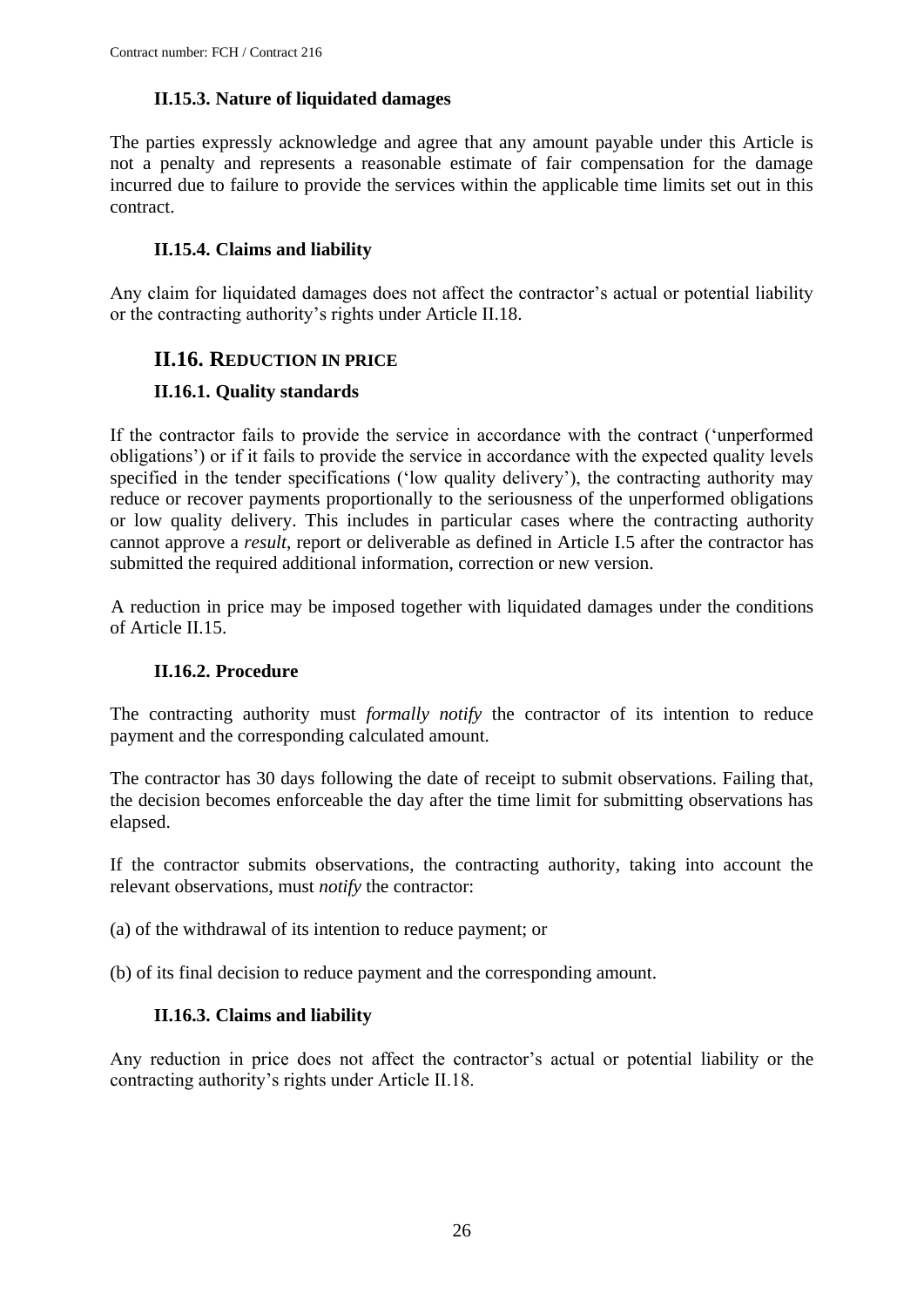### <span id="page-26-0"></span>**II.17. SUSPENSION OF THE PERFORMANCE OF THE CONTRACT**

### <span id="page-26-1"></span>**II.17.1. Suspension by the contractor**

If the contractor is affected by *force majeure*, it may suspend the *performance of the contract*. The contractor must immediately *notify* the contracting authority of the suspension. The *notification* must include a description of the *force majeure* and state when the contractor expects to resume the *performance of the contract*.

The contractor must *notify* the contracting authority as soon as it is able to resume *performance of the contract*, unless the contracting authority has already terminated the contract.

### **II.17.2. Suspension by the contracting authority**

<span id="page-26-2"></span>The contracting authority may suspend the *performance of the contract* or any part of it:

(a) if the procedure for awarding the contract or the *performance of the contract* proves to have been subject to *substantial errors, irregularities or fraud*;

(b) in order to verify whether the presumed *substantial errors, irregularities or fraud* actually occurred.

The contracting authority must *formally notify* the contractor of the suspension. Suspension takes effect on the date of *formal notification*, or at a later date if the *formal notification* so provides.

The contracting authority must *notify* the contractor as soon as possible whether:

- (a) it is lifting the suspension; or
- (b) it intends to terminate the contract under Article II.18.1(f) or (j).

<span id="page-26-3"></span>The contractor is not entitled to compensation for suspension of any part of the contract.

### **II.18. TERMINATION OF THE CONTRACT**

### <span id="page-26-4"></span>**II.18.1. Grounds for termination by the contracting authority**

The contracting authority may terminate the contract in the following circumstances:

- (a) if provision of the services under the contract has not actually started within 15 days of the scheduled date and the contracting authority considers the new date proposed, if any, unacceptable, taking into account Article II.11.2;
- (b) if the contractor is unable, through its own fault, to obtain any permit or licence required for *performance of the contract*;
- (c) if the contractor does not perform the contract in accordance with the tender specifications or is in breach of another substantial contractual obligation.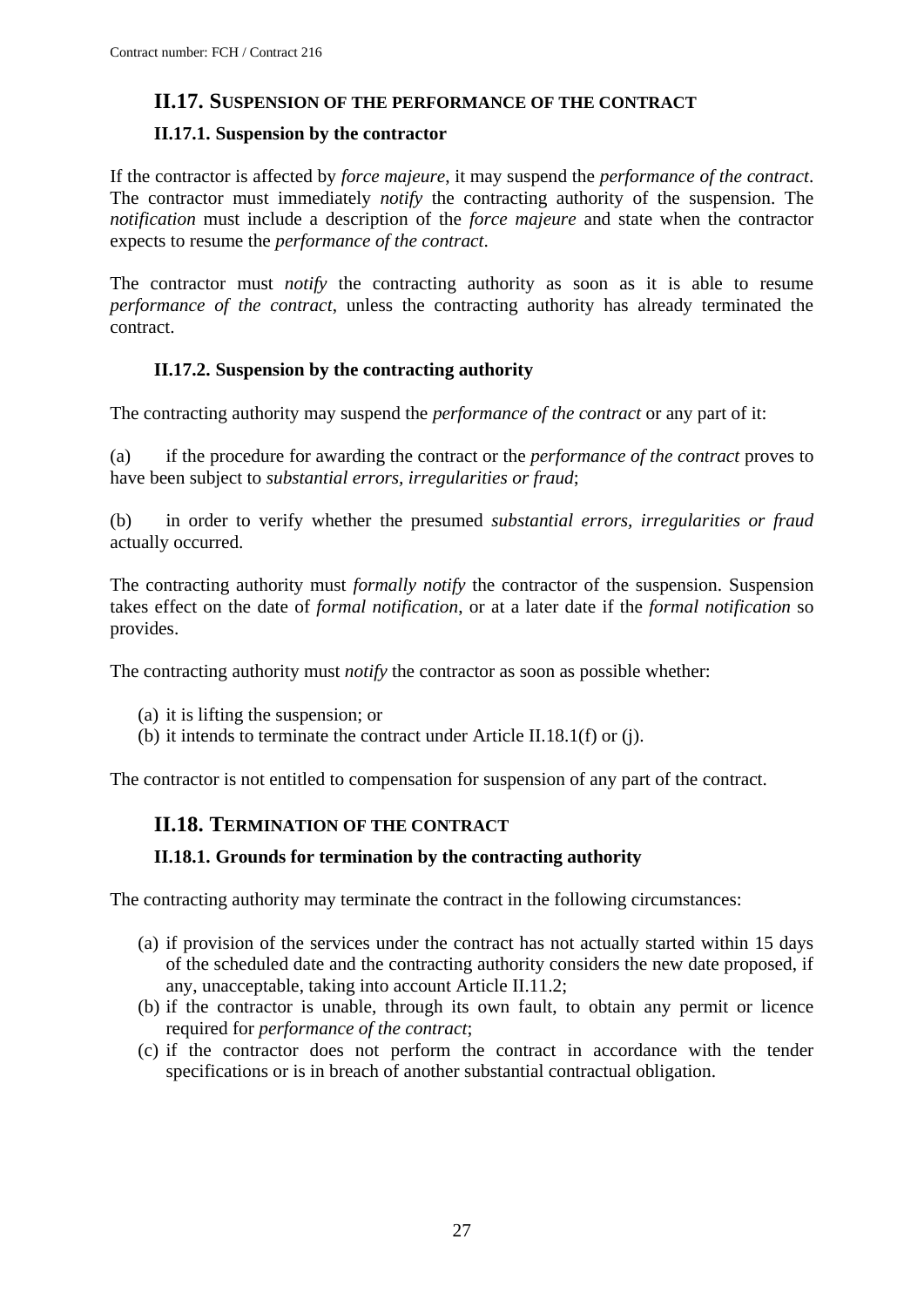- (d) if the contractor or any person that assumes unlimited liability for the debts of the contractor is in one of the situations provided for in points (a) and (b) of Article 106(1) of the Financial Regulation<sup>3</sup>;
- (e) if the contractor or any *related person* is subject to any of the situations provided for in points (c) to (f) of Article 106(1) or to Article 106(2) of the Financial Regulation.
- (f) if the procedure for awarding the contract or the *performance of the contract* prove to have been subject to *substantial errors*, *irregularities* or *fraud*;
- (g) if the contractor does not comply with applicable obligations under environmental, social and labour law established by Union law, national law, collective agreements or by the international environmental, social and labour law provisions listed in Annex X to Directive 2014/24/EU;
- (h) if the contractor is in a situation that could constitute a *conflict of interest* or a *professional conflicting interest* as referred to in Article II.7;
- (i) if a change to the contractor's legal, financial, technical, organisational or ownership situation is likely to substantially affect the *performance of the contract* or substantially modify the conditions under which the contract was initially awarded;
- (j) in the event of *force majeure*, where either resuming implementation is impossible or the necessary ensuing amendments to the contract would mean that the tender specifications are no longer fulfilled or result in unequal treatment of tenderers or contractors;

### **II.18.2. Grounds for termination by the contractor**

<span id="page-27-0"></span>The contractor may terminate the contract if:

- (a) it has evidence that the contracting authority has committed *substantial errors*, *irregularities* or *fraud* in the procedure for awarding the contract or the *performance of the contract*;
- (b) the contracting authority fails to comply with its obligations, in particular the obligation to provide the information needed for the contractor to perform the contract as provided for in the tender specifications.

### **II.18.3. Procedure for termination**

<u>.</u>

<span id="page-27-1"></span>A party must *formally notify* the other party of its intention to terminate the contract and the grounds for termination.

The other party has 30 days following the date of receipt to submit observations, including the measures it has taken to continue fulfilling its contractual obligations. Failing that, the decision to terminate becomes enforceable the day after the time limit for submitting observations has elapsed.

If the other party submits observations, the party intending to terminate must *formally notify* it either of the withdrawal of its intention to terminate or of its final decision to terminate.

<sup>&</sup>lt;sup>3</sup> Regulation (EU, EURATOM) No 966/2012 on the financial rules applicable to the general budget of the Union, as amended [http://eur-lex.europa.eu/legal](http://eur-lex.europa.eu/legal-content/EN/TXT/?uri=celex:32012R0966)[content/EN/TXT/?uri=celex:32012R0966](http://eur-lex.europa.eu/legal-content/EN/TXT/?uri=celex:32012R0966)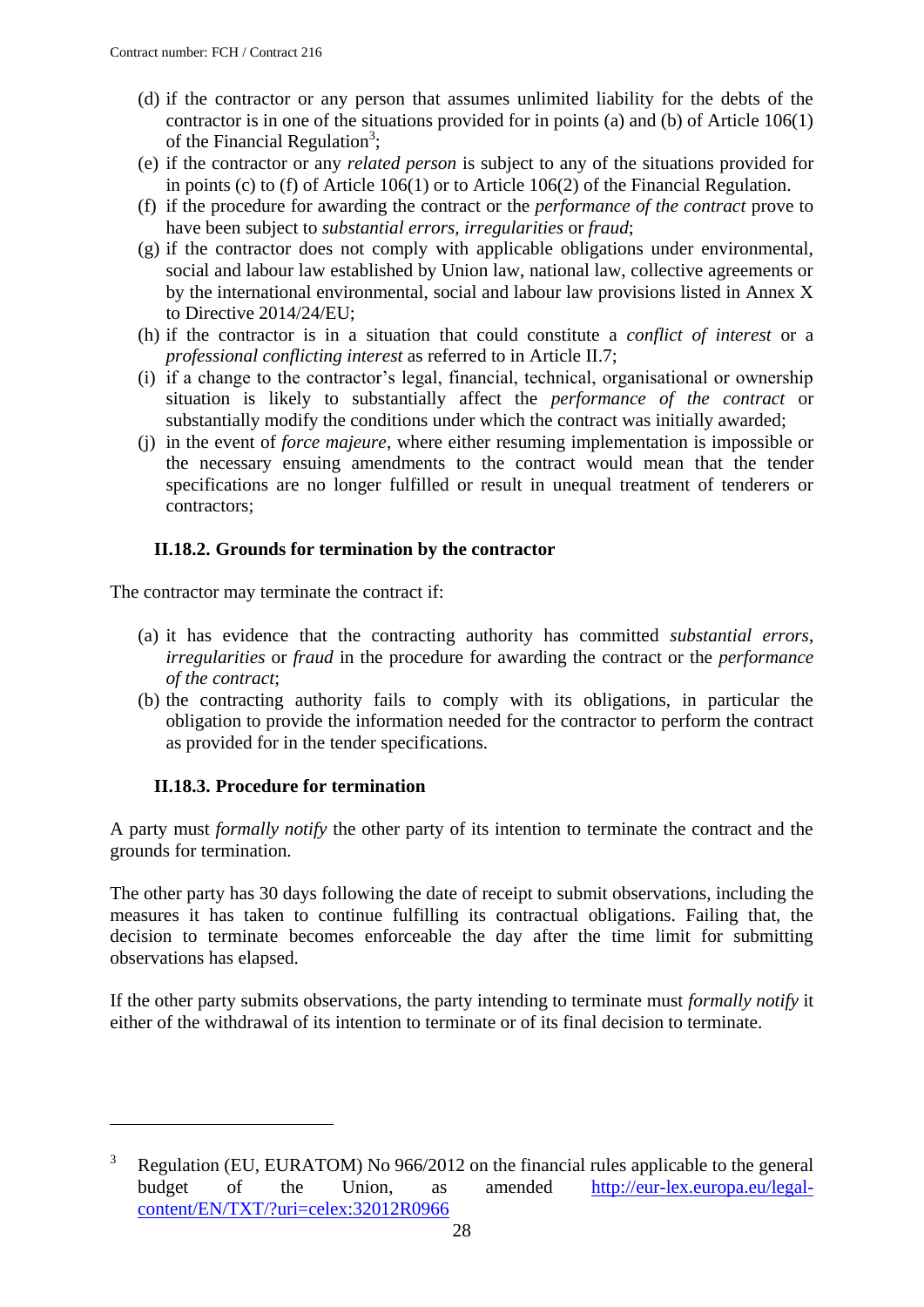In the cases referred to in points (a) to (d) and (g) to (i) of Article II.18.1 and in Article II.18.2, the date on which the termination takes effect must be specified in the *formal notification*.

In the cases referred to in points (e), (f) and (j) of Article II.18.1, the termination takes effect on the day following the date on which the contractor receives *notification* of termination.

In addition, at the request of the contracting authority and regardless of the grounds for termination, the contractor must provide all necessary assistance, including information, documents and files, to allow the contracting authority to complete, continue or transfer the services to a new contractor or internally, without interruption or adverse effect on the quality or continuity of the services. The parties may agree to draw up a transition plan detailing the contractor's assistance unless such plan is already detailed in other contractual documents or in the tender specifications. The contractor must provide such assistance at no additional cost, except if it can demonstrate that it requires substantial additional resources or means, in which case it must provide an estimate of the costs involved and the parties will negotiate an arrangement in good faith.

#### **II.18.4. Effects of termination**

<span id="page-28-0"></span>The contractor is liable for damage incurred by the contracting authority as a result of the termination of the contract including the cost of appointing another contractor to provide or complete the services, unless the damage was caused by the situation specified in Article II.18.1 (j) or in Article II.18.2. The contracting authority may claim compensation for such damage.

The contractor is not entitled to compensation for any loss resulting from the termination of the contract, including loss of anticipated profits, unless the loss was caused by the situation specified in Article II.18.2.

The contractor must take all appropriate measures to minimise costs, prevent damage and cancel or reduce its commitments.

Within 60 days of the date of termination, the contractor must submit any report, deliverable or *result* and any invoice required for services that were provided before the date of termination.

In the case of joint tenders, the contracting authority may terminate the contract with each member of the group separately on the basis of points (d), (e) or (g) of Article II.18.1, under the conditions set out in Article II.11.2.

### <span id="page-28-1"></span>**II.19. INVOICES, VALUE ADDED TAX AND E-INVOICING**

#### <span id="page-28-2"></span>**II.19.1. Invoices and value added tax**

Invoices must contain the contractor's (or leader's in the case of a joint tender) identification data, the amount, the currency and the date, as well as the contract reference.

Invoices must indicate the place of taxation of the contractor (or leader in the case of a joint tender) for value added tax (VAT) purposes and must specify separately amounts not including VAT and amounts including VAT.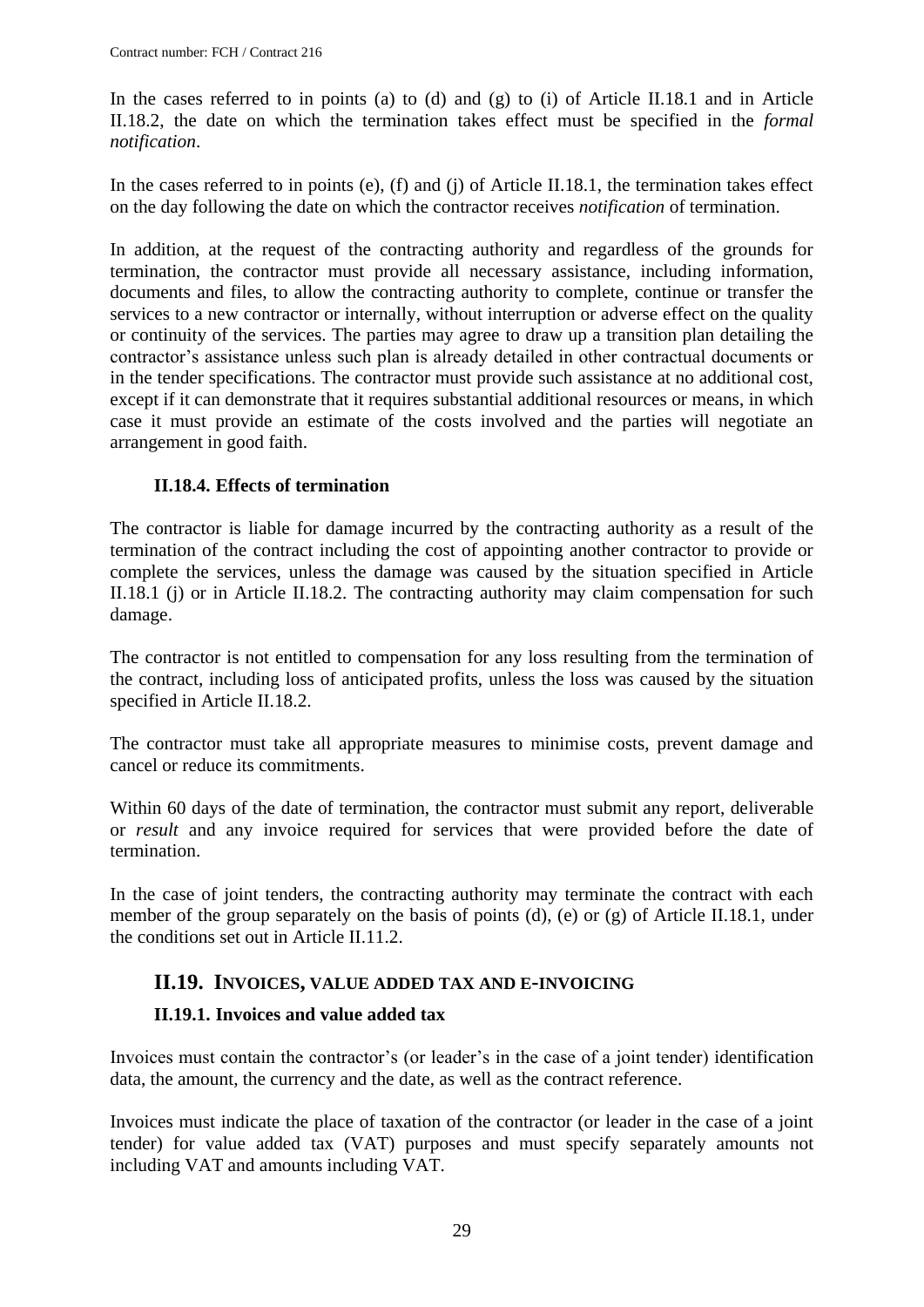The contracting authority is exempt from all taxes and duties, including VAT, in accordance with Articles 3 and 4 of the Protocol on the privileges and immunities of the European Union.

The contractor (or leader in the case of a joint tender) must complete the necessary formalities with the relevant authorities to ensure that the supplies and services required for *performance of the contract* are exempt from taxes and duties, including VAT.

## **II.19.2. E-invoicing**

<span id="page-29-0"></span>If provided for in the special conditions, the contractor (or leader in the case of a joint tender) submits invoices in electronic format if the conditions regarding electronic signature specified by Directive 2006/112/EC on VAT are fulfilled, i.e. using a qualified electronic signature or through electronic data interchange.

<span id="page-29-1"></span>Reception of invoices by standard format (pdf) or email is not accepted.

# **II.20. PRICE REVISION**

If a price revision index is provided in Article I.4.2, this Article applies to it.

Prices are fixed and not subject to revision during the first year of the contract.

At the beginning of the second and every following year of the contract, each price may be revised upwards or downwards at the request of one of the parties.

A party may request a price revision in writing no later than three months before the anniversary date of entry into force of the contract. The other party must acknowledge the request within 14 days of receipt.

At the anniversary date, the contracting authority must communicate the final index for the month in which the request was received, or failing that, the last provisional index available for that month. The contractor establishes the new price on this basis and communicates it as soon as possible to the contracting authority for verification.

The price revision is calculated using the following formula:

Ir  $Pr = PoX$  (--) Io where:  $Pr = \text{revised price};$ 

 $Po = price in the tendency;$ 

 $I_0$  = index for the month in which the contract enters into force;

 $Ir = index$  for the month in which the request to revise prices is received.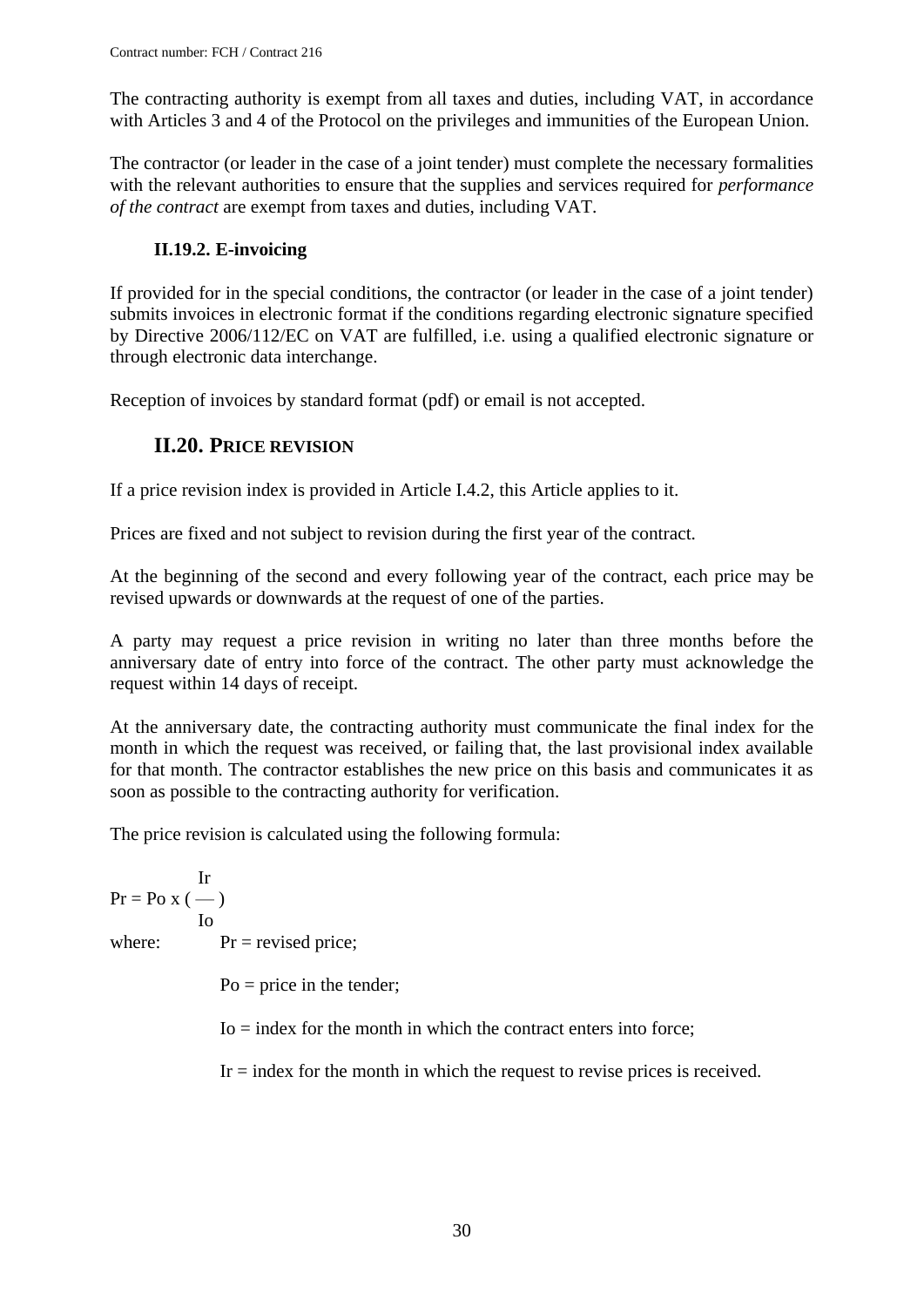### <span id="page-30-0"></span>**II.21. PAYMENTS AND GUARANTEES**

### <span id="page-30-1"></span>**II.21.1. Date of payment**

Payments are deemed to be effected on the date when they are debited to the contracting authority's account.

### **II.21.2. Currency**

<span id="page-30-3"></span><span id="page-30-2"></span>Payments are made in euros or in the currency provided for in Article I.7.

### **II.21.3. Conversion**

The contracting authority makes any conversion between the euro and another currency at the daily euro exchange rate published in the Official Journal of the European Union, or failing that, at the monthly accounting exchange rate, as established by the European Commission and published on the website indicated below, applicable on the day when it issues the payment order.

The contractor makes any conversion between the euro and another currency at the monthly accounting exchange rate, established by the Commission and published on the website indicated below, applicable on the date of the invoice.

<span id="page-30-4"></span>[http://ec.europa.eu/budget/contracts\\_grants/info\\_contracts/inforeuro/inforeuro\\_en.cfm](http://ec.europa.eu/budget/contracts_grants/info_contracts/inforeuro/inforeuro_en.cfm)

### **II.21.4. Costs of transfer**

The costs of the transfer are borne as follows:

- (a) the contracting authority bears the costs of dispatch charged by its bank;
- (b) the contractor bears the costs of receipt charged by its bank;
- (c) the party causing repetition of the transfer bears the costs for repeated transfer.

### **II.21.5. Pre-financing, performance and money retention guarantees**

<span id="page-30-5"></span>If, as provided for in Articles I.5 or I.6*,* a financial guarantee is required for the payment of pre-financing, as performance guarantee or as retention money guarantee, it must fulfil the following conditions:

- (a) the financial guarantee is provided by a bank or a financial institution approved by the contracting authority or, at the request of the contractor and with the agreement of the contracting authority, by a third party;
- (b) the guarantor stands as first-call guarantor and does not require the contracting authority to have recourse against the principal debtor (the contractor).

The contractor bears the cost of providing such guarantee.

Pre-financing guarantees must remain in force until the pre-financing is cleared against interim payments or payment of the balance. Where the payment of the balance takes the form of a debit note, the pre-financing guarantee must remain in force for three months after the debit note is sent to the contractor. The contracting authority must release the guarantee within the following month.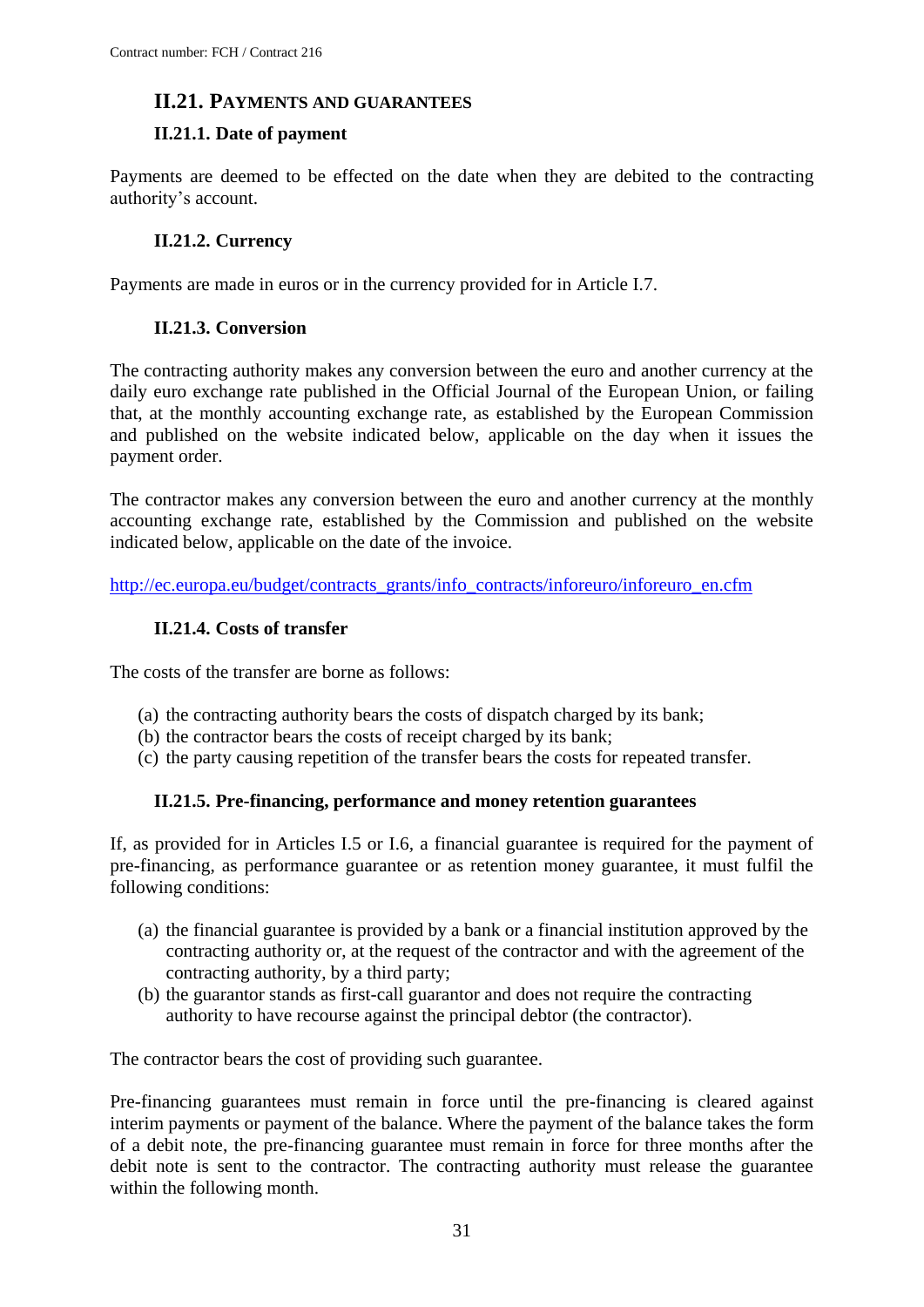Performance guarantees cover compliance with substantial contractual obligations until the contracting authority has given its final approval for the service. The performance guarantee must not exceed 10 % of the total price of the contract. The contracting authority must release the guarantee fully after final approval of the service, as provided for in the contract.

Retention money guarantees cover full delivery of the service in accordance with the contract including during the contract liability period and until its final approval by the contracting authority. The retention money guarantee must not exceed 10 % of the total price of the contract. The contracting authority must release the guarantee after the expiry of the contract liability period as provided for in the contract.

The contracting authority must not request a retention money guarantee where it has requested a performance guarantee.

### **II.21.6. Interim payments and payment of the balance**

<span id="page-31-0"></span>The contractor (or leader in the case of a joint tender) must send an invoice for interim payment, as provided for in Article I.5 or in the tender specifications.

The contractor (or leader in the case of a joint tender) must send an invoice for payment of the balance within 60 days of the end of the period of provision of the services, as provided for in Article I.5 or in the tender specifications.

Payment of the invoice and approval of documents does not imply recognition of the regularity, authenticity, completeness and correctness of the declarations and information they contain.

<span id="page-31-1"></span>Payment of the balance may take the form of recovery.

### **II.21.7. Suspension of the time allowed for payment**

The contracting authority may suspend the payment periods specified in Article I.5 at any time by *notifying* the contractor (or leader in the case of a joint tender) that its invoice cannot be processed. The reasons the contracting authority may cite for not being able to process an invoice are:

- (a) because it does not comply with the contract;
- (b) because the contractor has not produced the appropriate documents or deliverables; or
- (c) because the contracting authority has observations on the documents or deliverables submitted with the invoice.

The contracting authority must *notify* the contractor (or leader in the case of joint tender) as soon as possible of any such suspension, giving the reasons for it.

Suspension takes effect on the date the contracting authority sends the *notification*. The remaining payment period resumes from the date on which the requested information or revised documents are received or the necessary further verification, including on-the-spot checks, is carried out. Where the suspension period exceeds two months, the contractor (or leader in the case of a joint tender) may request the contracting authority to justify the continued suspension.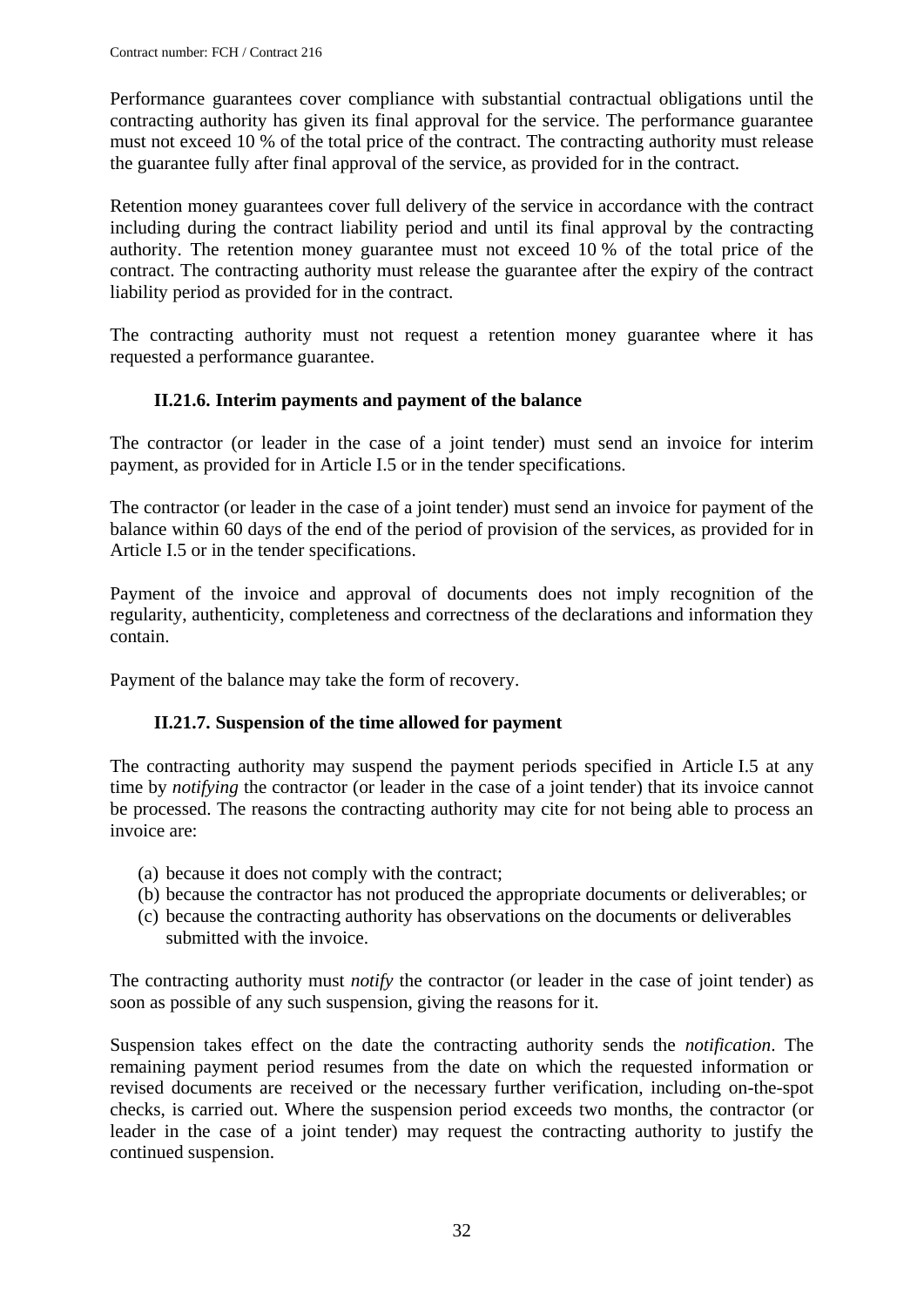Where the payment periods have been suspended following rejection of a document referred to in the first paragraph of this Article and the new document produced is also rejected, the contracting authority reserves the right to terminate the contract in accordance with Article II.18.1(c)*.*

#### **II.21.8. Interest on late payment**

<span id="page-32-0"></span>On expiry of the payment periods specified in Article I.5, the contractor (or leader in the case of a joint tender) is entitled to interest on late payment at the rate applied by the European Central Bank for its main refinancing operations in euros (the reference rate) plus eight points. The reference rate is the rate in force, as published in the C series of the *Official Journal of the European Union,* on the first day of the month in which the payment period ends.

Suspension of the payment period as provided for in Article II.21.7 is not considered as giving rise to late payment.

Interest on late payment covers the period running from the day following the due date for payment up to and including the date of payment as defined in Article II.21.1.

However, when the calculated interest is EUR 200 or less, it must be paid to the contractor (or leader in the case of a joint tender) only if it requests it within two months of receiving late payment.

### <span id="page-32-1"></span>**II.22. REIMBURSEMENTS**

- **II.22.1** If provided for in the special conditions or in the tender specifications, the contracting authority must reimburse expenses directly connected with the provision of the services either when the contractor provides it with supporting documents or on the basis of flat rates.
- **II.22.2** The contracting authority reimburses travel and subsistence expenses on the basis of the shortest itinerary and the minimum number of nights necessary for overnight stay at the destination.
- **II.22.3** The contracting authority reimburses travel expenses as follows:
- (a) travel by air: up to the maximum cost of an economy class ticket at the time of the reservation;
- (b) travel by boat or rail: up to the maximum cost of a first class ticket;
- (c) travel by car: at the rate of one first class rail ticket for the same journey and on the same day;

In addition, the contracting authority reimburses travel outside Union territory if it has given its prior written approval for the expenses.

- **II.22.4** The contracting authority reimburses subsistence expenses on the basis of a daily subsistence allowance as follows:
	- (a) for journeys of less than 200 km for a return trip, no subsistence allowance is payable;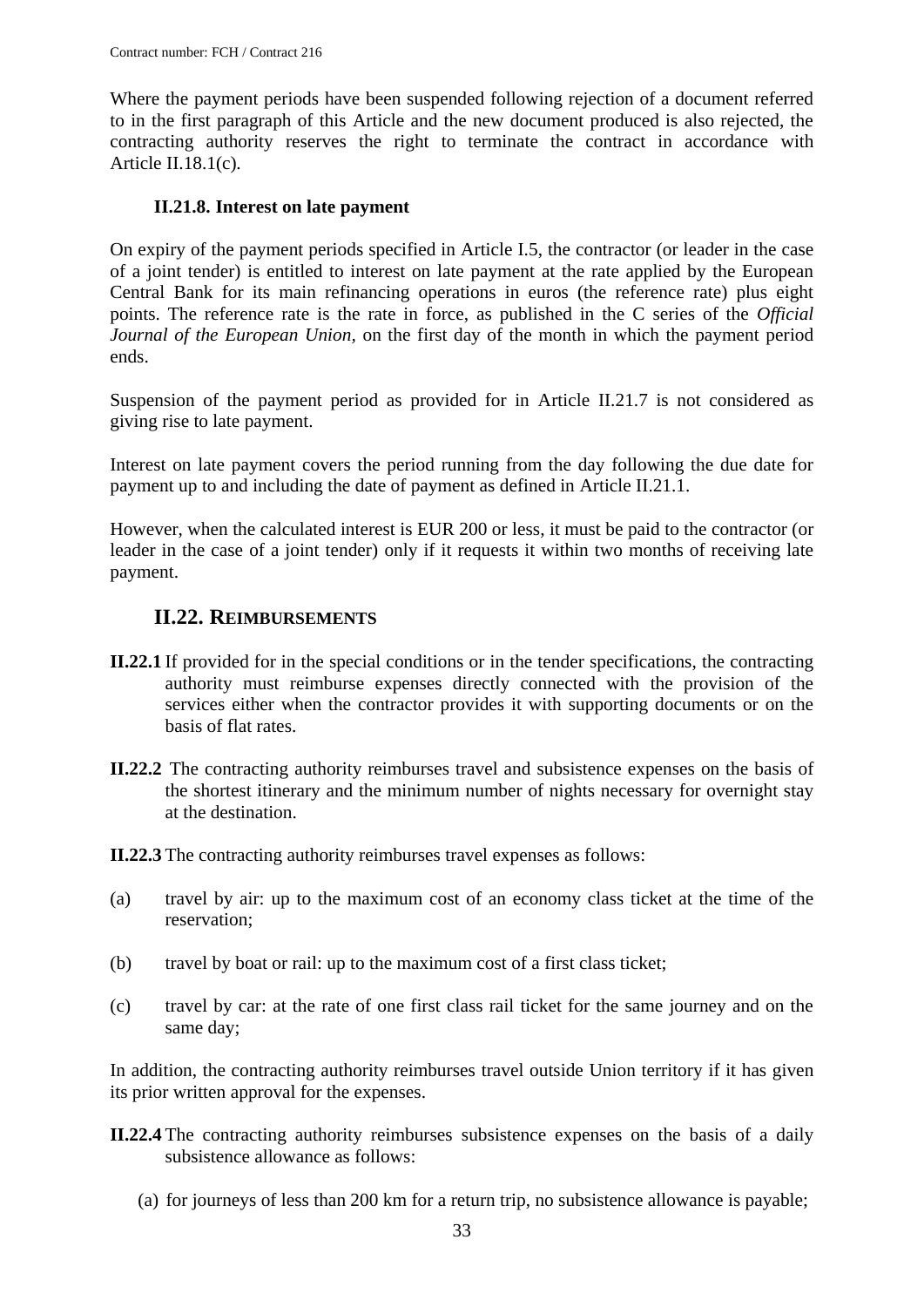- (b) the daily subsistence allowance is payable only on receipt of supporting documents proving that the person concerned was present at the destination;
- (c) the daily subsistence allowance takes the form of a flat-rate payment to cover all subsistence expenses, including meals, local transport including transport to and from the airport or station, insurance and sundries;
- (d) the daily subsistence allowance is reimbursed at the flat rates specified in Article I.4.3;
- (e) accommodation is reimbursed on receipt of supporting documents proving the necessary overnight stay at the destination, up to the flat-rate ceilings specified in Article I.4.3.
- **II.22.5** The contracting authority reimburses the cost of shipment of equipment or unaccompanied luggage if it has given prior written approval for the expense.

### **II.23. RECOVERY**

<span id="page-33-0"></span>**II.23.1** If an amount is to be recovered under the terms of the contract, the contractor must repay the contracting authority the amount in question.

### **II.23.2. Recovery procedure**

<span id="page-33-1"></span>Before recovery, the contracting authority must *formally notify* the contractor of its intention to recover the amount it claims, specifying the amount due and the reasons for recovery and inviting the contractor to make any observations within 30 days of receipt.

If no observations have been submitted or if, despite the observations submitted, the contracting authority decides to pursue the recovery procedure, it must confirm recovery by *formally notifying* a debit note to the contractor, specifying the date of payment. The contractor must pay in accordance with the provisions specified in the debit note.

If the contractor does not pay by the due date, the contracting authority may, after informing the contractor in writing, recover the amounts due:

- (a) by offsetting them against any amounts owed to the contractor by the FCH 2 JU, the Union or by the European Atomic Energy Community;
- (b) by calling in a financial guarantee if the contractor has submitted one to the contracting authority;
- (c) by taking legal action.

### **II.23.3. Interest on late payment**

<span id="page-33-2"></span>If the contractor does not honour the obligation to pay the amount due by the date set by the contracting authority in the debit note, the amount due bears interest at the rate indicated in Article II.21.8. Interest on late payments will cover the period starting on the day after the due date for payment and ending on the date when the contracting authority receives the full amount owed.

Any partial payment is first entered against charges and interest on late payment and then against the principal amount.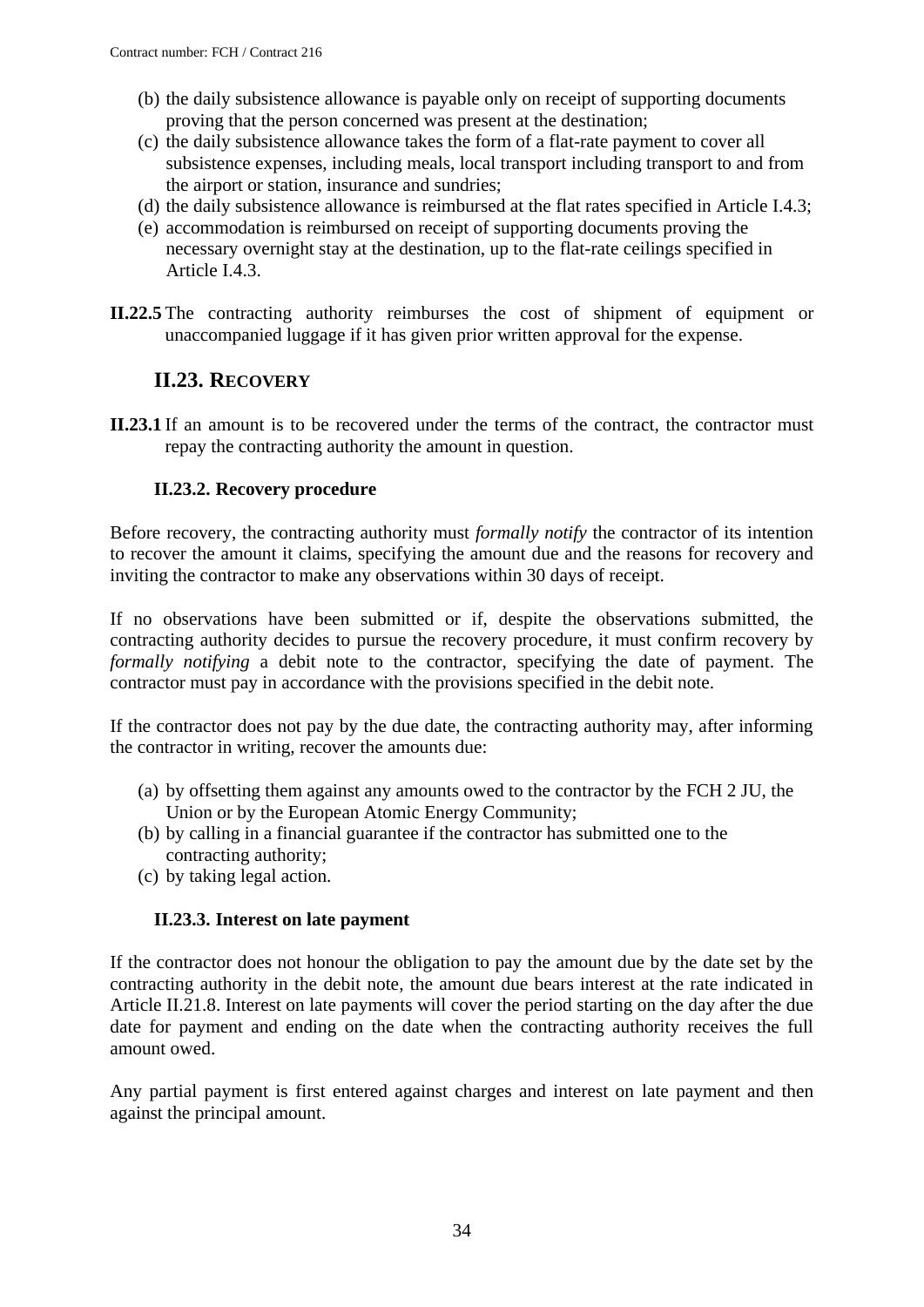#### **II.23.4. Recovery rules in the case of joint tender**

<span id="page-34-0"></span>If the contract is signed by a group (joint tender), the group is jointly and severally liable under the conditions set out in Article II.6 (liability). The contracting authority first claims the full amount to the leader of the group.

If the leader does not pay by the due date and if the amount cannot be offset in accordance with Article II.23.2 (a), the contracting authority may claim the full amount to any other member of the group by *notifying* the debit note already sent to the leader under Article II.23.2.

### **II.24. CHECKS AND AUDITS**

<span id="page-34-1"></span>**II.24.1** The contracting authority and the European Anti-Fraud Office may check or require an audit on the *performance of the contract*. This may be carried out either by OLAF's own staff or by any outside body authorised to do so on its behalf.

Such checks and audits may be initiated at any moment during the *performance of the contract* and up to five years starting from the payment of the balance.

The audit procedure is initiated on the date of receipt of the relevant letter sent by the contracting authority. Audits are carried out on a confidential basis.

- **II.24.2** The contractor must keep all original documents stored on any appropriate medium, including digitised originals if authorised under national law, for a period of five years starting from the payment of the balance.
- **II.24.3** The contractor must grant the contracting authority's staff and outside *personnel* authorised by the contracting authority the appropriate right of access to sites and premises where the contract is performed and to all the information, including information in electronic format, needed to conduct such checks and audits. The contractor must ensure that the information is readily available at the moment of the check or audit and, if so requested, that information is handed over in an appropriate format.
- **II.24.4** On the basis of the findings made during the audit, a provisional report is drawn up. The contracting authority or its authorised representative must send it to the contractor, who has 30 days following the date of receipt to submit observations. The contractor must receive the final report within 60 days following the expiry of that deadline to submit observations.

On the basis of the final audit findings, the contracting authority may recover all or part of the payments made in accordance with Article II.23 and may take any other measure which it considers necessary.

**II.24.5** In accordance with Council Regulation (Euratom, EC) No 2185/96 of 11 November 1996 concerning on-the-spot checks and inspection carried out by the Commission in order to protect the European Communities' financial interests against *fraud* and other *irregularities* and Regulation (EU, Euratom) No 883/2013 of the European Parliament and the Council of 11 September 2013 concerning investigation conducted by the European Anti-Fraud Office , the European Anti-Fraud Office may